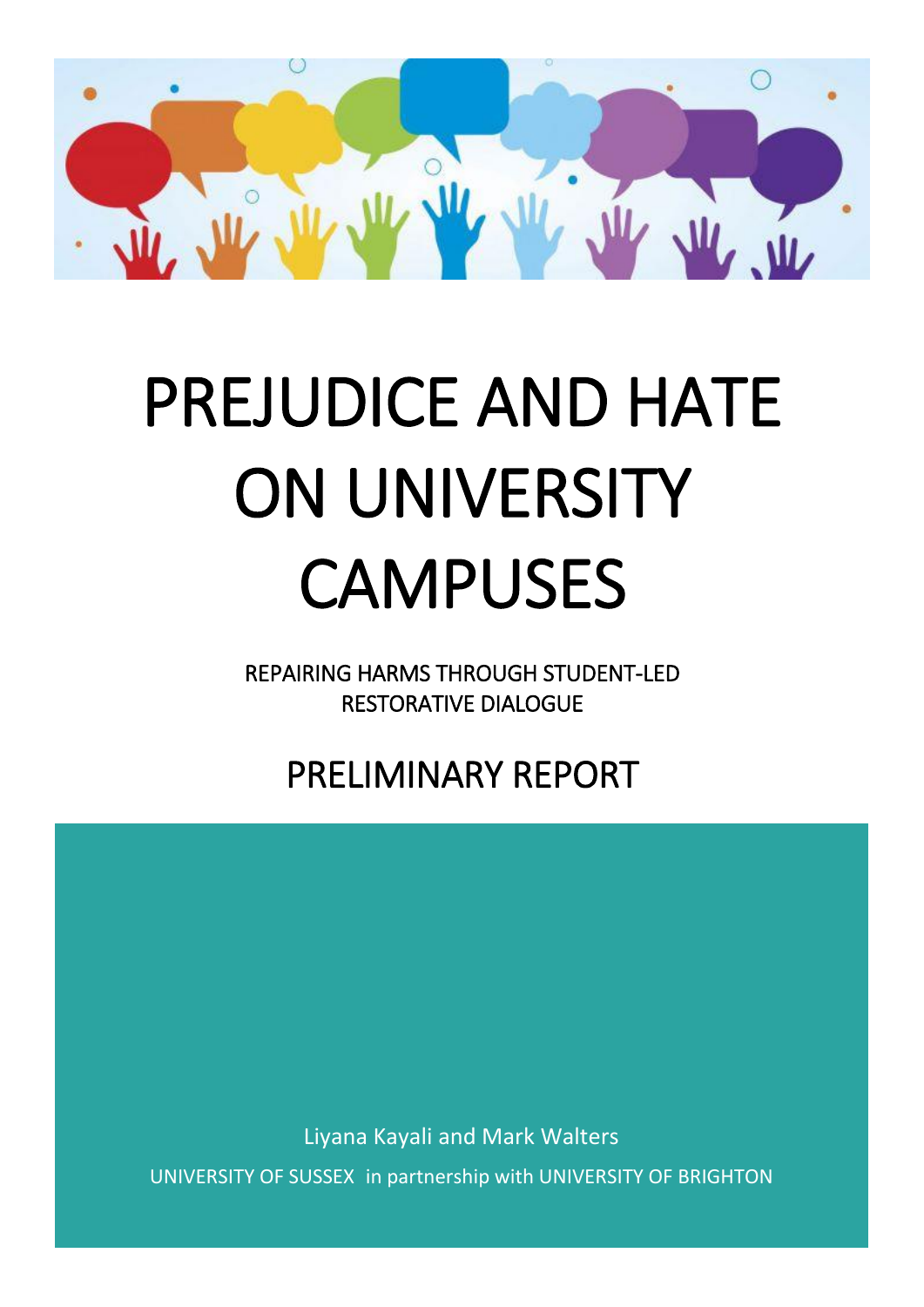# **ACKNOWLEDGEMENTS**

We would first like to thank all of the University of Brighton and University of Sussex students who volunteered their time to participate in the project. We also wish to thank our colleagues who have made this project possible: Bonita Holland, Marianne Lemond, and Joanna Tomlinson. Thank you also to members of the Restore Respect steering committee, including Tim Read, Sarah McIntosh, Amy Jaiteh, Alex Hyatt, Rachel Gould, and David Wolff. Finally, thanks must go to the individuals and organisations that provided information and helped to connect the project team with participants. In particular: the Sussex Students' Union, the Brighton Students' Union, the Campus and Residential Support team at the University of Sussex, Ijlal Khalid from the Sussex Islamic Society, Amy Standfast from Accommodation Services at the University of Brighton, Sport Brighton, and International Student Support at the University of Sussex.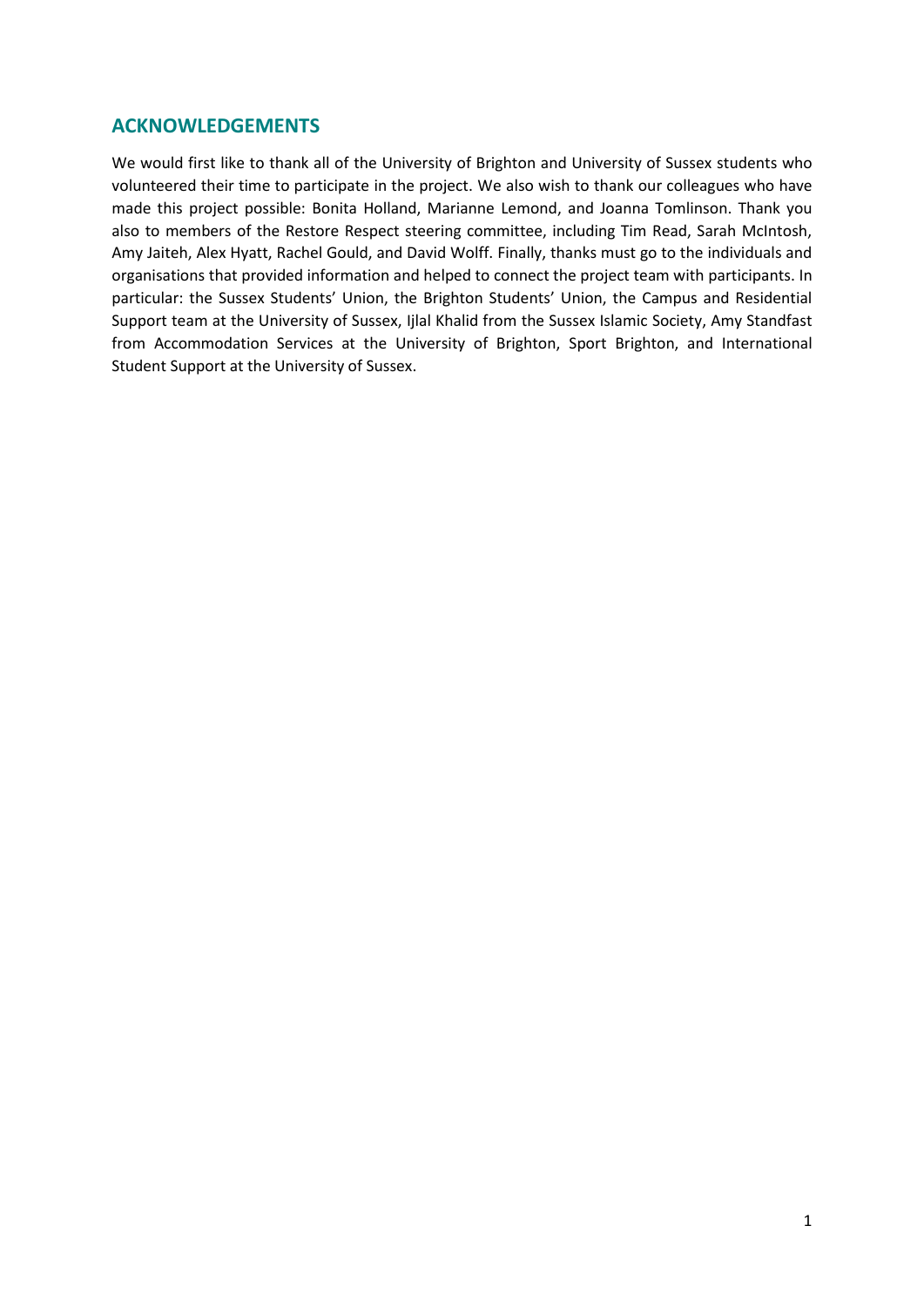# **CONTENTS**

| "I don't know what the process is like or what will happen to my information" 12 |  |
|----------------------------------------------------------------------------------|--|
| <b>RESPONDING RESTORATIVELY TO HATE AND PREJUDICE: WHAT IS A "RESTORATIVE"</b>   |  |
|                                                                                  |  |
|                                                                                  |  |
|                                                                                  |  |
|                                                                                  |  |
|                                                                                  |  |
|                                                                                  |  |
|                                                                                  |  |
|                                                                                  |  |
|                                                                                  |  |
|                                                                                  |  |
|                                                                                  |  |
|                                                                                  |  |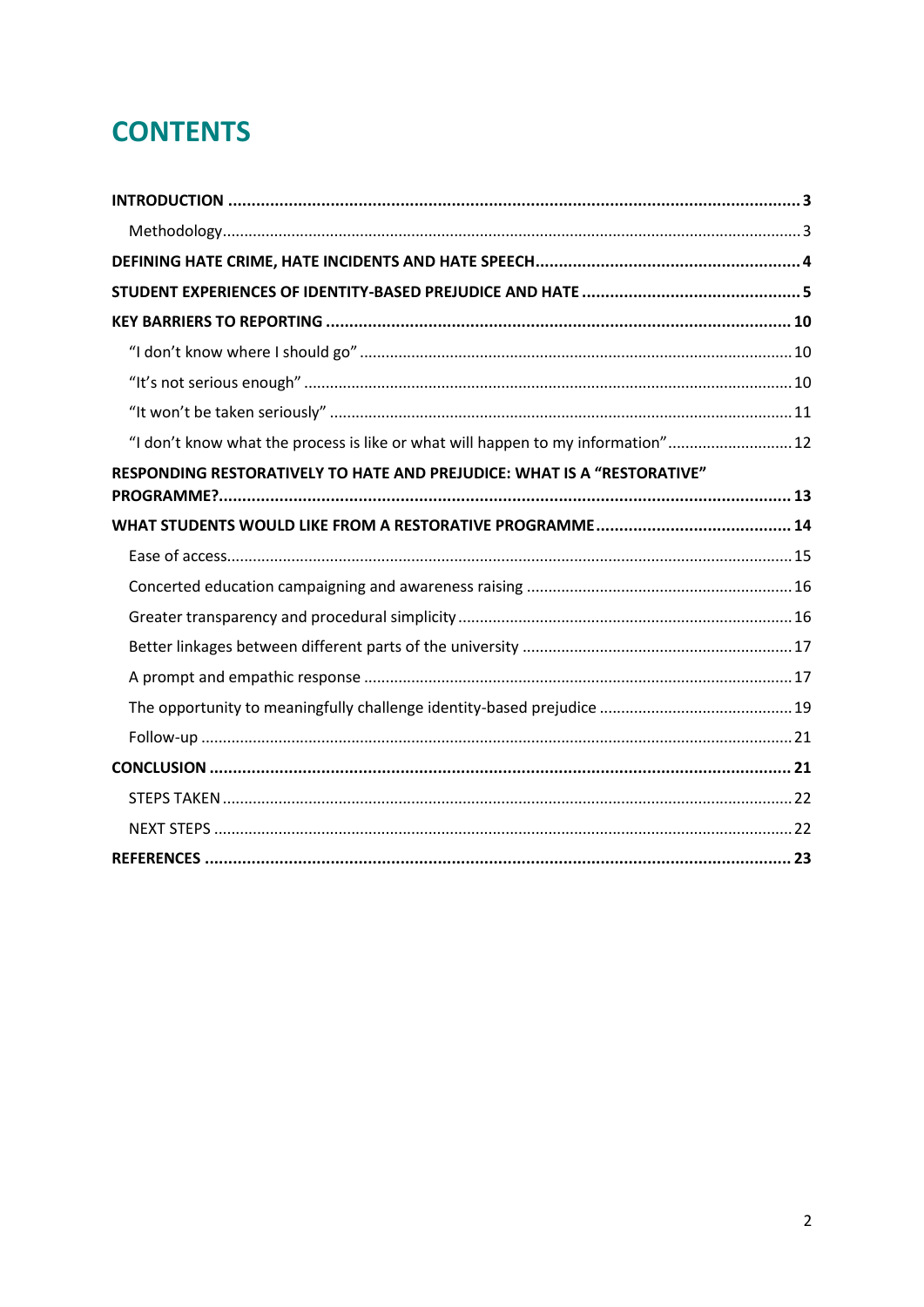#### <span id="page-3-0"></span>**INTRODUCTION**

Recorded hate crimes have almost doubled over the past five years, rising particularly sharply in the aftermath of the EU referendum to a record 80,393 incidents in the year ending 2017 (O'Neill 2017). The university sector has by no means been immune to this socially corrosive phenomenon. Between 2011-2012 the National Union of Students (NUS) published four reports on hate incidents based on a survey of over 9,000 students in higher or further education. Across the four reports they found that 16% of all respondents had experienced at least one form of hate incident (defined below) during their time at their current place of study (NUS 2012: 3). These figures increase significantly when broken down into specific groups. For instance, survey results showed that 31% of lesbian, gay or bisexual (LGB) students had experienced at least one hate incident related to their sexual orientation some time during their studies (NUS 2011); while an even higher percentage of trans students had experienced such abuse, with 55% reporting experiences of threatening, abusive or insulting words, threatening behaviour or threats of violence (NUS 2011).

More recently there have been a myriad of cases, highlighted by the press, that have epitomised what appears to be a growing social trend across the education sector. Whether it be racist chanting in the college halls at Nottingham Trent University (Busby 2018a), slave auctions at Loughborough University (Weale 2017), racist bigotry over social media platforms at Exeter University (Busby 2018b), or rotten bananas thrown at Black students at Sheffield Hallam University (Busby 2018c), it is clear that prejudice-motivated incidents remain a serious problem within higher education institutions.

This preliminary report is part of a project funded by the HEFCE Student Safeguarding Catalyst Fund, which provided funding grants to establish projects to tackle hate crimes in universities. As part of this grant, the Universities of Sussex and Brighton are in the process of establishing a new restorative programme (called Restore Respect) that aims to provide support to students who have experienced prejudice and hate on campus. The programme is student-led, meaning that the programme itself is informed by the needs and experiences of students, and will involve students as central players in the resolution of their case.

This report draws on data collated from focus groups and interviews. It highlights examples of students' experiences of prejudice and hate across the two universities, and outlines the barriers, as perceived by participants, to reporting incidents to each university. It concludes by exploring what students want from a restorative programme that aims to use dialogical methods to address the invidious causes and impacts of identity-based prejudice at university, and based on these we outline the next steps for Restore Respect.

#### <span id="page-3-1"></span>**Methodology**

Four focus groups and 14 interviews were conducted with 31 students from the University of Sussex and 10 students from the University of Brighton between May and June 2018. Participants were recruited via communications posted on university websites and Facebook groups as well as emails distributed among a number of staff and student networks. In addition, a number of participants were recruited with the assistance of well-connected members of the community such as student society presidents, student union officers, or university staff members. Findings in this report are also informed by discussions conducted with numerous academic and professional members of staff at both universities.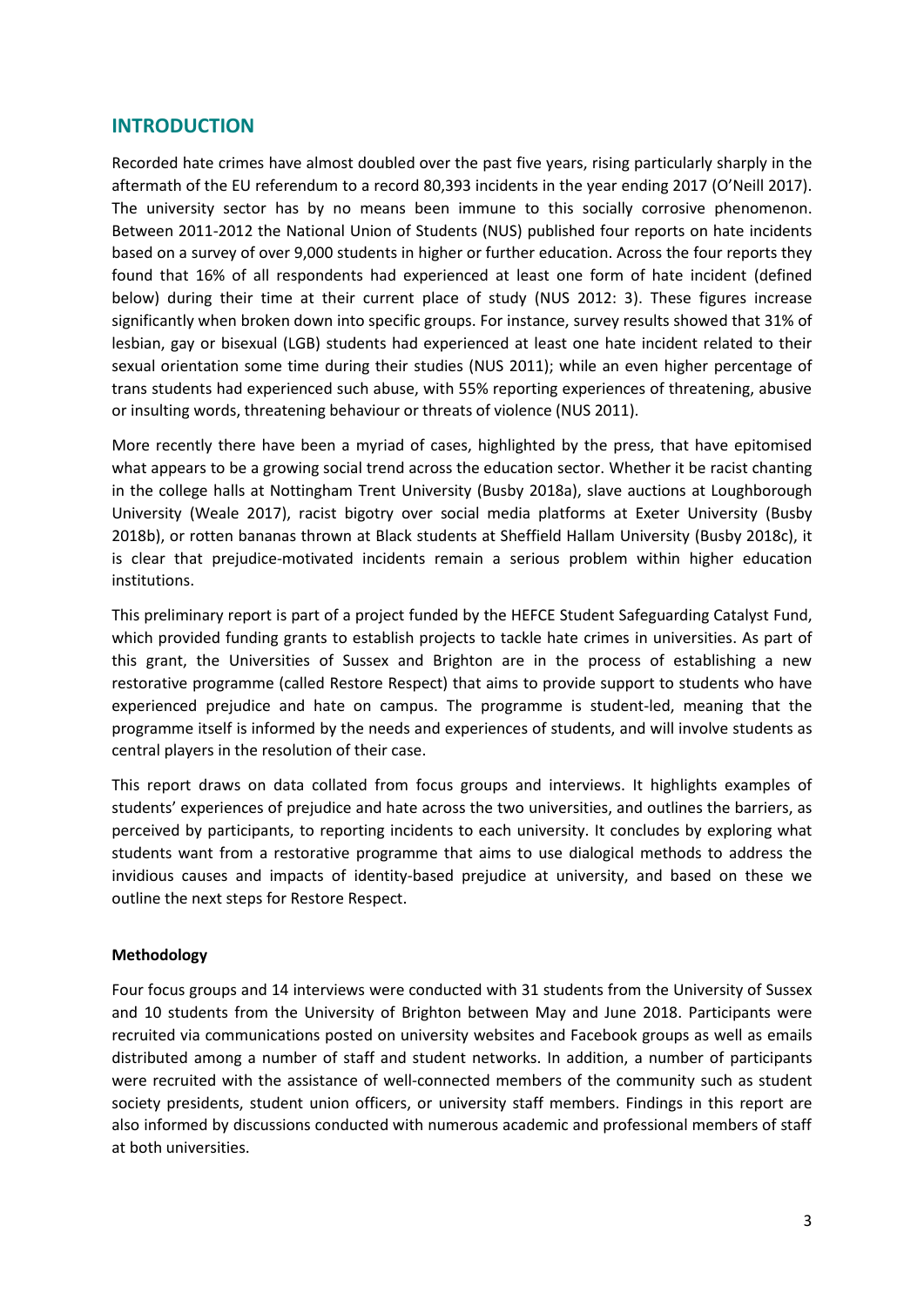The composition of participants included, but was not limited to, self-identified women and nonbinary students, Black, Asian and minority ethnic (BAME) students, disabled students, students who identified as LGBTQIA+, and students from minority religious backgrounds. A number of these characteristics were intersecting, and we therefore heard from a number of students who felt marginalised as a result of their identification with more than one identity category.

Focus groups and interviews were digitally recorded with the consent of participants and later transcribed. The data was then coded. Thematic analysis was used to draw out common themes and subthemes from the data, enabling us to highlight specific issues that are currently affecting students at both universities.

This project was awarded ethics approval from the Social Sciences & Arts Cross-Schools Research Ethics Committee (SSARTS C-REC).<sup>1</sup> All students participating in this research were provided with information on accessing support services that deal specifically with hate incidents and hate crimes.

# <span id="page-4-0"></span>**DEFINING HATE CRIME, HATE INCIDENTS AND HATE SPEECH**

Previous research has shown that many people are unclear about what the terms "hate crime", "hate incidents" or "hate speech" encompass (Chakraborti et al. 2014). As we will see below, the university sector is likely to be no different in this regard. Though many participants in this study were aware of what a "hate crime" is, fewer were clear on what "hate incidents" and "hate speech" involve. As part of the focus groups and interviews we asked students to discuss what their understandings of these terms were. Before pursuing discussion further, we then outlined a definition of each of these three concepts (in accordance with the definitions provided by the College of Policing), thereby allowing participants to consistently comprehend and discuss their experiences of these phenomena.

#### 1. **Hate crimes** were defined as:

"Any criminal offence which is perceived by the victim or any other person, to be motivated by hostility or prejudice."

# 2. **Hate incidents** were defined as:

"Any non-crime perceived by the victim or any other person, as being motivated by prejudice or hate."

#### 3. **Hate speech** was defined as:

"Involv[ing] spoken or written words that are either intended to, or recklessly, send a hate-based message. Hate speech is commonly spread via social media platforms."

Prejudice and hate are frequently (but not exclusively) directed against individuals based on the following identity characteristics:

- Race and ethnicity
- Religious beliefs
- Sexual orientation (e.g. being lesbian, gay, bisexual, queer)
- Gender (e.g. hostilities against women)
- Gender identity and expression (e.g. prejudice towards people for being trans, non-binary, queer)

**<sup>.</sup>**  $1$  Application no. ER/LK320/1.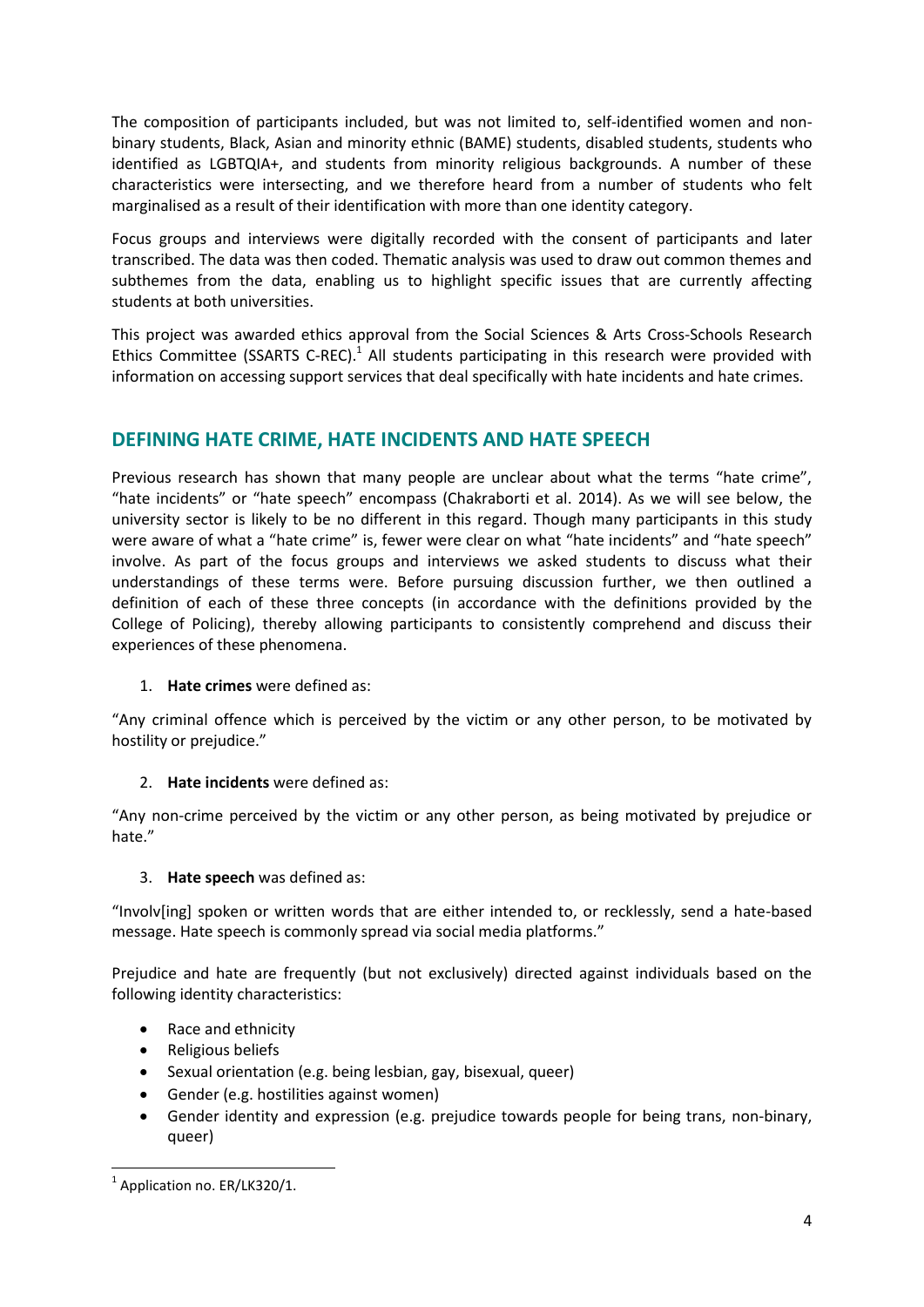- Disability (both physical and mental)
- Subcultural identities (e.g. Goths, Emos)
- **Social class**

# <span id="page-5-0"></span>**STUDENT EXPERIENCES OF IDENTITY-BASED PREJUDICE AND HATE**

Once students became aware of the relevance of the terms hate crime, hate speech, and hate incidents to their experiences, they were forthcoming in their responses and keen to share their views during the interviews and focus groups conducted for this project. In many cases, sessions appeared to present participants with a rare opportunity to discuss their feelings on, and experiences of, prejudice and hate. Among one group of students, for example, participants from BAME backgrounds were surprised to hit upon similar aspects of their university experiences across different disciplines and year groups.

During discussions, participants frequently responded more readily to the terms "prejudice" and "discrimination" than to "hate", which may indicate the need for the marketing of schemes or services that address hate incidents to more clearly define and illustrate these concepts. As one student commented:

*The definition of hate crime gets misconstrued, and people think that [only] if it's a violent act then it's a hate crime, or someone literally writing the n-word or something else on your door. Like, the extremes rather than the daily micro-aggressions. And I feel like that will be the situation.* 2

A greater number of University of Sussex students volunteered their participation in interviews and focus groups than University of Brighton students, and a higher number reported instances of hate at university. While Brighton University students did report themselves as having experienced or witnessed hate incidents, these had mostly taken place outside of the university context. In such cases, discussions primarily focused on issues of accessibility, culture, representation, or support service delivery at university in connection with the harms that they or others had suffered from hate incidents. Although the sample cannot be considered representative, the differential volume of responses to focus group call-outs and the contrast seen in the nature of the topics discussed between the two universities was significant and could therefore be reflective of broader trends. These differences may be attributable to a number of factors, with one possible explanation being that the lack of contiguity between the various Brighton University sites results in less time being spent on "campus" and in students having less contact with their peers within a single physical community setting – thereby limiting opportunities for incidents to occur. In contrast, the University of Sussex campus at Falmer comprises schools, libraries, student residences, student union buildings, sports facilities, shops, and services  $-$  i.e. a number of the key elements that organise student life  $$ in one location.

A number of students stated that their experiences left them feeling unsafe at university and in the city of Brighton and Hove. One participant, an international student living on campus, described certain hate incidents as leaving her feeling "panicked" and "traumatised", while another was made to feel like she was "not a person". Other participants expressed a more general sense of shock, anxiety, depression, exclusion, isolation, alienation, or emotional exhaustion, consistent with the types of heightened impacts that hate crime victims are more likely to suffer than victims of nonhate motivated crimes (Walters 2014: Ch 3; Iganski 2008; Paterson et al. 2018).

<sup>&</sup>lt;sup>2</sup> Focus group/Muslim BAME participant.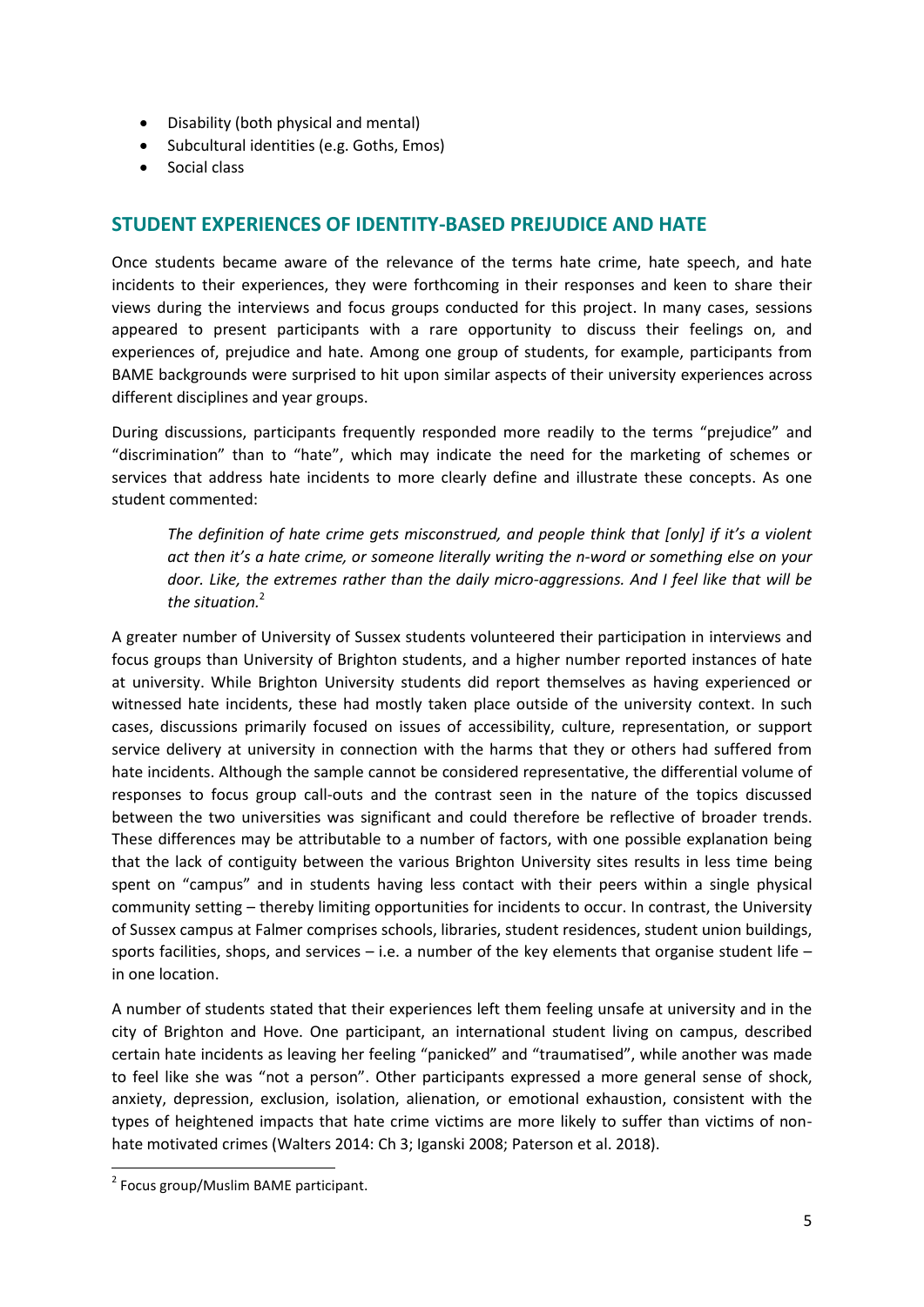The specific types of incidents that participants described themselves as having experienced or witnessed at university included (but were not limited to):

- Homophobic verbal attacks
- Racist verbal attacks
- Offensive graffiti
- Misogynistic chants
- Antisemitism within and between student groups
- Transphobic abuse
- Transphobia within student groups
- Islamophobic vandalism of religious spaces
- Perceived exclusion or hostility on the grounds of gender, disability, sexual orientation, race, ethnicity, or religion
- Offensive comments relating to religious, racial, or gender identity
- A general lack of appreciation of identity difference and the experiences of minority groups

Four examples of these incidents as experienced by participants are summarised below.

#### Example cases<sup>3</sup>

#### **Case study 1: Racist hate speech**

P, a Black female international student, recounted several hate incidents and instances of prejudice that she experienced throughout her time at university. Among these, P spoke about an incident in which two students on campus were overheard making offensive comments in relation to her country of origin. P joined the discussion, and was shocked at the racist and threatening nature of their remarks:

*So this guy started basically saying that Black people in [my country of origin] are Nazis, Black people in [my country of origin] need to be killed […] And he said that he had family there and they're taking up arms and they're ready to kill Black [people], and started saying all these horrible things, and I couldn't understand.*

P stated that during that week reports had emerged of attacks on Black citizens in her country, and these comments made her even more fearful both for her own safety and the safety of her family in the wake of these reports.

*I kept explaining to this guy, like, "Please don't say these things. I'm really feeling emotional." But he's just attacking me. He's threatening things, like how he's going to get rid of all Black [people], and we don't actually come from [my country] - all these horrible things.*

Reflecting on the incident, P stated:

Later someone said I should have just walked away, or something like that. And I don't *agree. I just felt like, why? Why is this person saying all these things about my people? […] Like, he's actually attacking me. And I asked him very nicely to stop. And it wasn't just what he said, but it's the way that he said it. He was shouting at me like I was a dog.*

 $3$  The initials of participants have been changed.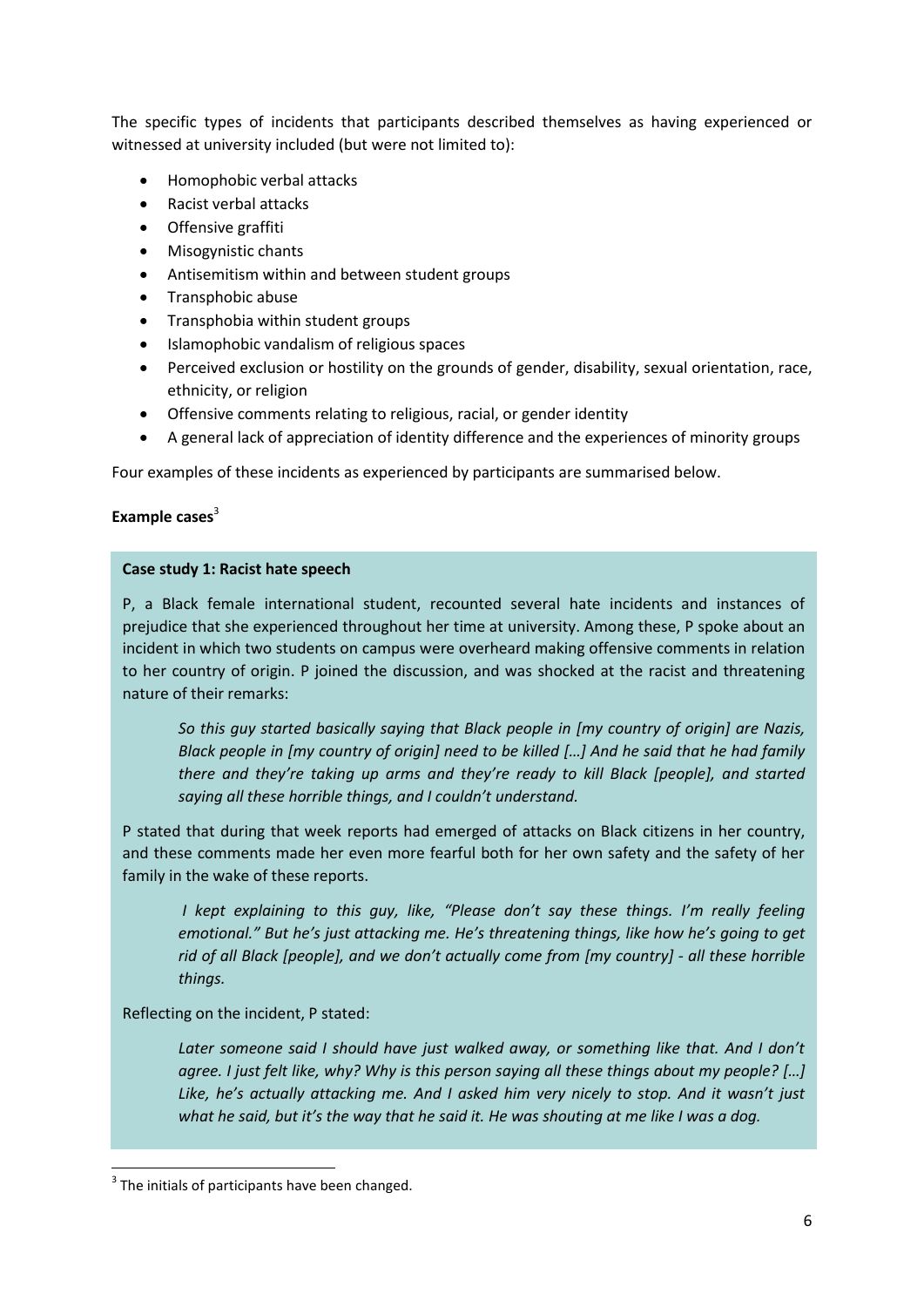P reported the incident to a member of the academic staff at her university who told her to prepare a written statement and arranged for her to receive support from professional support services. However, at their second meeting P was told that the staff member was too busy to report the incident until the following week, and appeared reluctant to provide assistance. P stated that she also approached other members of faculty who expressed sympathy, but did not suggest further action. As the individuals responsible were later found not to be students attending the university in question, P was left with the option of pressing charges. However, P stated that she did not end up pursuing this course of action because her experience was compounded shortly after by other forms of racism, which left her feeling further traumatised. After speaking with a number of academic staff members, P stated that she eventually spoke with a university faculty member who made her feel listened to and who directed her to additional sources of support within the university.

Nonetheless, P remained emotionally affected both by the incidents she faced and the difficulty she encountered in reporting the incident to the university. She stated:

*It took so long for me to get help. Maybe next time I would like an easy place […] just an, "Oh this happened, where do I go?"; I go to these people; they explain. […] One lecturer encouraged me to recount this whole experience, which I was kind of happy to do, hoping that maybe he'll see that I mean it when I say I'm experiencing racial profiling and that stuff. And I think he was trying to gain evidence and then to try and prove that all these things I experienced […] have to do with bad individuals. And it wasn't about me anymore. […] It wasn't about my wellbeing. […] So it's not about what I experienced and how they can make things better. […] I think a lot of my frustration has been that a lot of people talk and pretend. Like an, "Oh, that's so bad. Next time we'll do better", sort of approach. That's what I've gotten the whole time. As if a next time is going to help.*

#### **Case study 2: Homophobic hate speech**

*but*

S, a British bisexual female university student, was participating in a university sports event when a male student from the same university started yelling "angry d\*ke" at her. S retaliated by punching the student. Following the incident, one of S's friends, a male student, pressured her to apologise, which added to her feelings of victimisation. As S stated in response to this pressure, *"Yeah, I shouldn't have punched him, I shouldn't have gotten violent. But do you understand why I got violent? Have some respect for my feelings. […] You're just defending your friend and you're not thinking about the impact that his words have had on me."*

Despite being aware of certain avenues of reporting at her university, S chose not to report the incident. This was partly due to the fact that she had responded by hitting the student responsible, which S believed complicated the matter by putting them both at fault. However, S explained that the reason she chose to respond in the way that she did (by "taking the situation into [her] own hands") was because she did not believe that she would be properly listened to or that anything would result from her reporting the incident. Further, S explained,

*It also doesn't feel big enough. I feel like a lot of the things that happen are hate speech and kind of a lot of micro-aggressions and minor incidents, and so for one person it builds up,*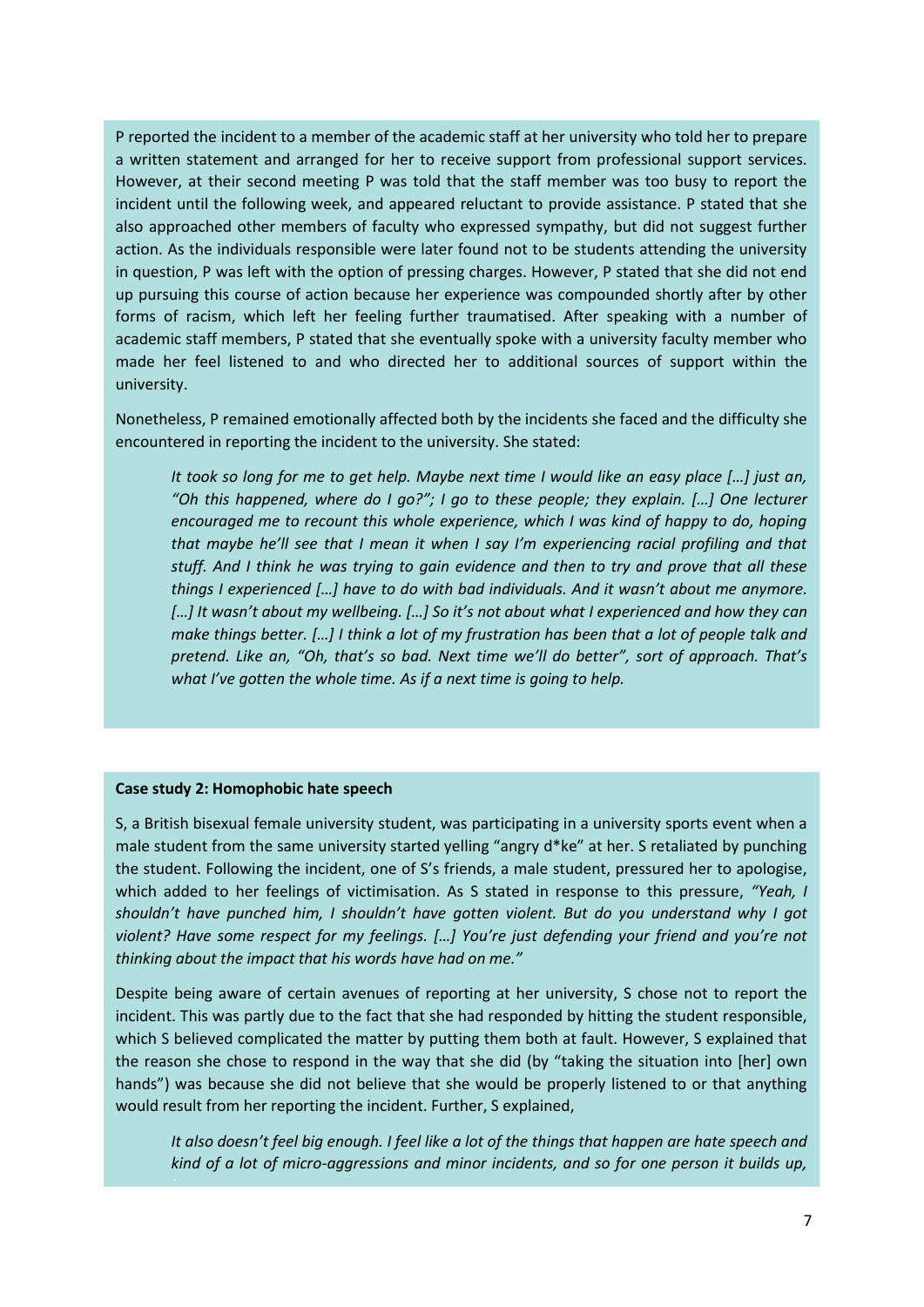*for a university disciplinary it's [just] one thing. And they're like, "Yeah, he called you a d\*ke, but, like, get over it." […] It's also that the disciplinary process […] is so kind of big and high up – It feels like something has to be massive to report it to them, because it's a lot to go through. It's a long process. So, to go through all of that just for some hate speech feels like a lot.*

#### **Case study 3: Transphobia**

J, an autistic British trans woman, had experienced varied and overlapping forms of hate and prejudice at university. Having come out as a trans woman partway through her degree, J felt particularly shocked at the kinds of comments that she had heard being made within what she considered to be progressive student groups:

*So, on the one side you've got the fact that I'm autistic and I used to identify as gay before I came out as trans. And there has been a lot of hate crime […] which I didn't want to report because I thought … it's just pointless, and it's just over nothing and, I don't know, kind of this massive procedure. And, there was the fact that I pass off as a cis white man, although I'm not. And because of that I've been in places where certain demographics of people have said stuff about these various groups. And in terms of like, obviously, the fact I've got a privilege of "passing" [in] these groups, and the fact that I'm not personally being attacked … but on the inside it makes me feel quite upset. And actually some of this was said in spaces where you wouldn't imagine. So: on the left. In groups on the left, actually, stuff has been said which is quite shocking. I've left meetings and left gatherings being quite upset. And [there was] the fact that I felt that I couldn't say anything because I wouldn't be listened to and I'd be shut down.*

#### **Case study 4: Hate-based (antisemitic) graffiti**

Two participants from the University of Sussex noted the appearance of antisemitic graffiti either on campus or on public transport to and from Brighton and Sussex campuses during their time at university:

*I caught the train and I noticed another "I heart" swastika, and I thought, "What is going on? This is so weird." […] And I don't think it's an increase in Nazis or White superiority. I think it is just this … I don't know. A joke? They don't really see the seriousness. They think, "Oh we're going to do this, this will be funny. It's offensive." But they don't really understand the gravity of what it means. […] But that just angered me, I think, when I saw it. […] Because I was like: a) why would you do this? And, b) it is so offensive. […]*

How does that make you feel about the community that you live in?

*Very disappointed. Again, I think it's ignorance. They don't acknowledge what they're doing as hateful. […] But it made me angry. I just thought, "This is ridiculous." And then when I saw it on the train I was like, "This is beyond just my house [where I initially saw it]; this is obviously something that's happening in society".*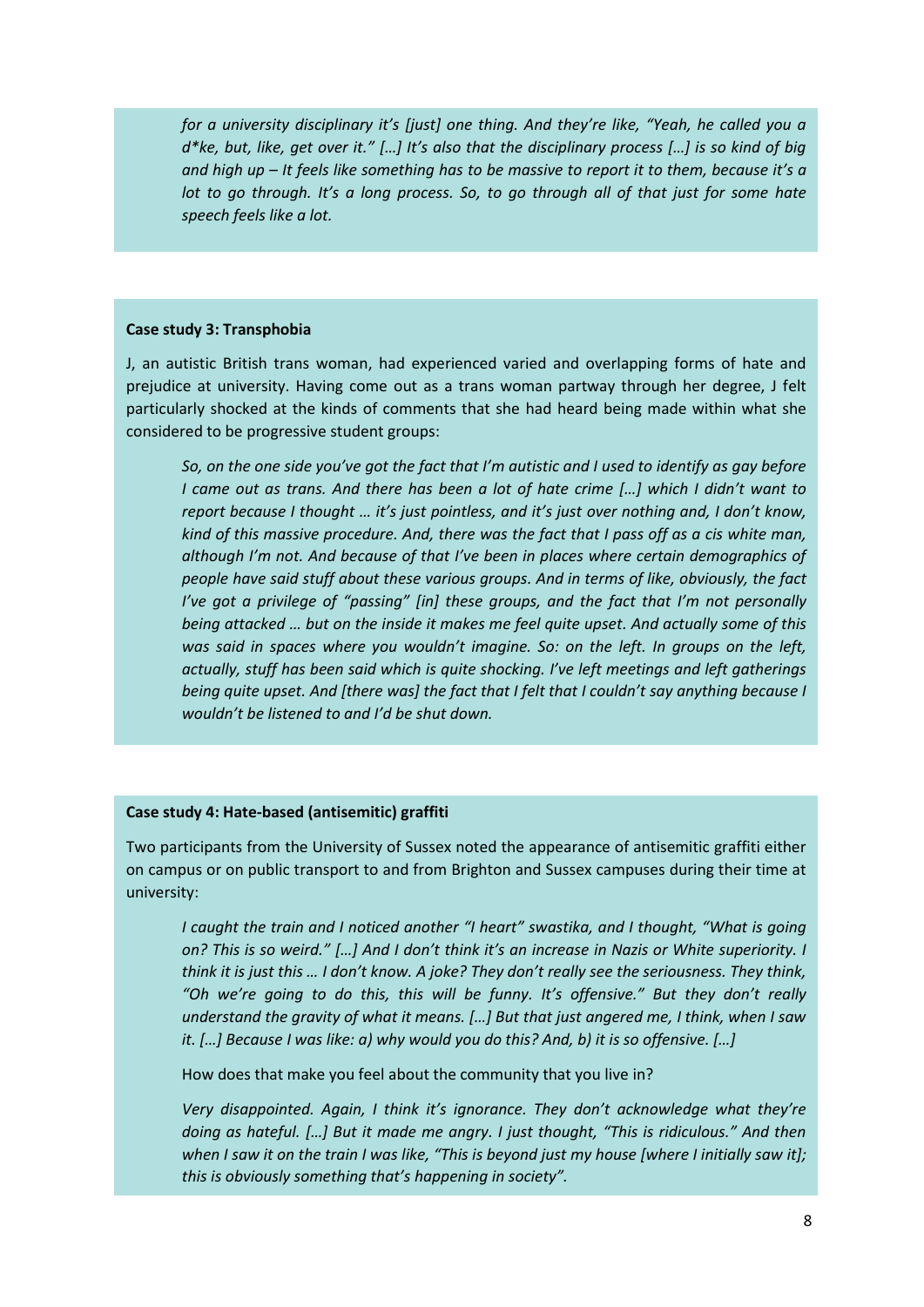In a separate interview, another participant commented:

*I think a lot of the time people will see it and be like, "That's disgusting," and move on. But then if my housemate who's of German Jewish heritage saw it, she'd have a panic attack. So, you don't think that there's any kind of way to stop it, but there is. And, if you do stop it, that will be preventing harms that you don't realise occur. Because, it's such a widely recognised symbol - you see it a lot. So you think "Yeah, that's not going to harm anyone." Like, "That's not going to do anything." But, like, it* will*.*

Overall, participant testimonies indicated that minority group students feel increasingly marginalised by their experiences of hate and prejudice at university. Concurrently, there was a perception amongst students who had experienced hate that students from majority identity groups tend to be unaware of the forms of marginalisation experienced by their peers, or how to discuss them and larger issues around identity difference. Research suggests that, among other factors, this situation is aggravated by the limited amount of intercultural interactions that tend to take place at universities in Britain and around the world, particularly between local and international students (Brown 2009; Colvin, Volet & Fozdar 2014). This not only increases the likelihood of prejudice and hate occurring between racial and religious groups, in particular, but also of unreported incidents occurring *within* these groups. One focus group participant, an international student, described the trauma and isolation a friend of hers, who was a member of another international student community, felt first when questioning her own gender identity, and then after experiencing transphobic attacks. Noting the tendency of certain targeted groups to isolate themselves in response to hostility and hate incidents, the participant expressed her concern that this could make it even less likely that victims would seek help:

*I think their first response is just to get more and more hermetic, and the less they talk to people the better […] But I'm concerned about that part of the community. […] Some stuff can happen among them, and seeing as though they're so hermetic and … they keep things inside them.* 4

Another participant – one who is active among student groups – voiced similar concerns, claiming that minority student groups often feel that insulating themselves against harm is the best recourse, and that therefore hate incidents take place much more frequently at universities than is generally realised:

*But it stays within that community. They're looking after their own and keeping themselves safe, and they don't feel like there's like a safe-space for them to go to above that. […] So they keep it amongst themselves and kind of heal each other and talk to each other rather than taking it any further. So I don't think we even have any kind of idea of the prevalence of that on campus, because no one reports it.* 5

Research shows that a turn inward, characterised by strategies of avoidance (such as self-imposed restrictions on movement and social interaction), is commonly exhibited by hate crime victims who fear repeat victimisation (Walters 2014: Ch 3). Such responses can be explained by the highly damaging impacts that hate crime, hate incidents, and hate speech can have. As Walters observes, "[t]he enhanced emotional traumas caused by hate crime are intrinsically connected to the fact that

<sup>4</sup> Focus group/BAME participant.

<sup>&</sup>lt;sup>5</sup> Interview/LGBTQIA+ participant.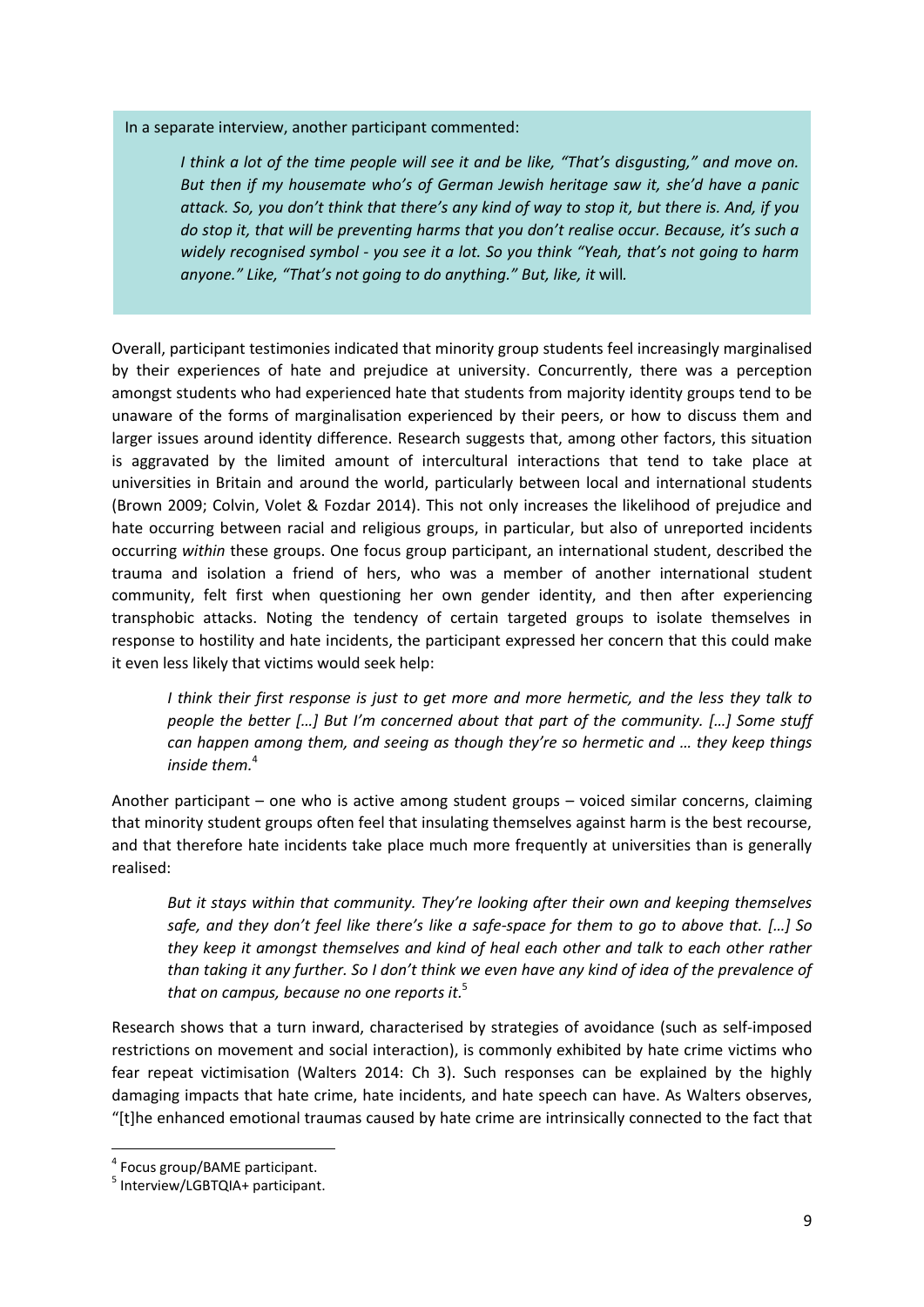targeted victimization goes to the very core of the victim's 'self', i.e. incidents tear at the very essence of who a victim is" (Walters 2014: xxiii). As such, when incidents take place on campus or between students, the university, both as a physical space and as an institution, can become a site of trauma. For any student who has been targeted, but particularly for students living in university accommodation (with a high proportion of international students among them) - for whom the university represents not just a place of study, socialising, and recreation, but also of residence there may be little emotional respite from these traumas.

# <span id="page-10-0"></span>**KEY BARRIERS TO REPORTING**

NUS research has previously shown that hate incidents go widely unreported. For instance, their survey on anti-LGBT hate incidents found that just 8–13% of incidents involving prejudice against the victim's sexual orientation were reported to the victim's institution (NUS 2011: 41). Those individuals who did report most frequently chose to do so to academic staff (42%) or student officers (29%), while only 12% reported to non-teaching staff (ibid: 4).

Our qualitative research replicates these earlier findings by the NUS. Of the types of incidents of hate that research participants described themselves or others as having experienced, the majority were not reported to the university. A small number of incidents were reported to academic staff, a smaller number to student support services, and one to campus security. These reporting patterns are also reflected in the results of a 2010 study of student mental health and wellbeing at the University of Brighton, which found that students will prefer to seek support from those with whom they have already formed relationships. These included friends (29%); family members (21%); academic staff (16%); partners (5%); self-management (5%); peers (4%) and student services (4%) (Morris 2011: 16). For the students who claimed that they received an adequate response, this often came about after several staff or students were approached or several routes were attempted.

NUS research found that the main reasons given by LGBT victims of hate for not reporting incidents to their institution included shame and embarrassment, fear of reprisals and retribution, and concern over having to disclose personal details (NUS 2011: 4). Reasons given by this project's participants from the Universities of Brighton and Sussex for not reporting incidents to their university fell into a number of key themes, characterised by the following responses:

#### <span id="page-10-1"></span>**"I don't know where I should go"**

A number of participants (at both universities) were unsure about how or where they should report an incident, or what the various forms of support available to them were.

# <span id="page-10-2"></span>**"It's not serious enough"**

Among the main reporting barriers identified by students was the common belief that their issues did not seem serious enough to be of concern to the university or to be worth taking through potentially long, official procedures. As one student explained, "*it seems like you either can do nothing or you can go down kind of very formal routes, and there needs to be something in the middle."*<sup>6</sup>

**<sup>.</sup>** 6 Focus group/LGBTQIA+, BAME participant.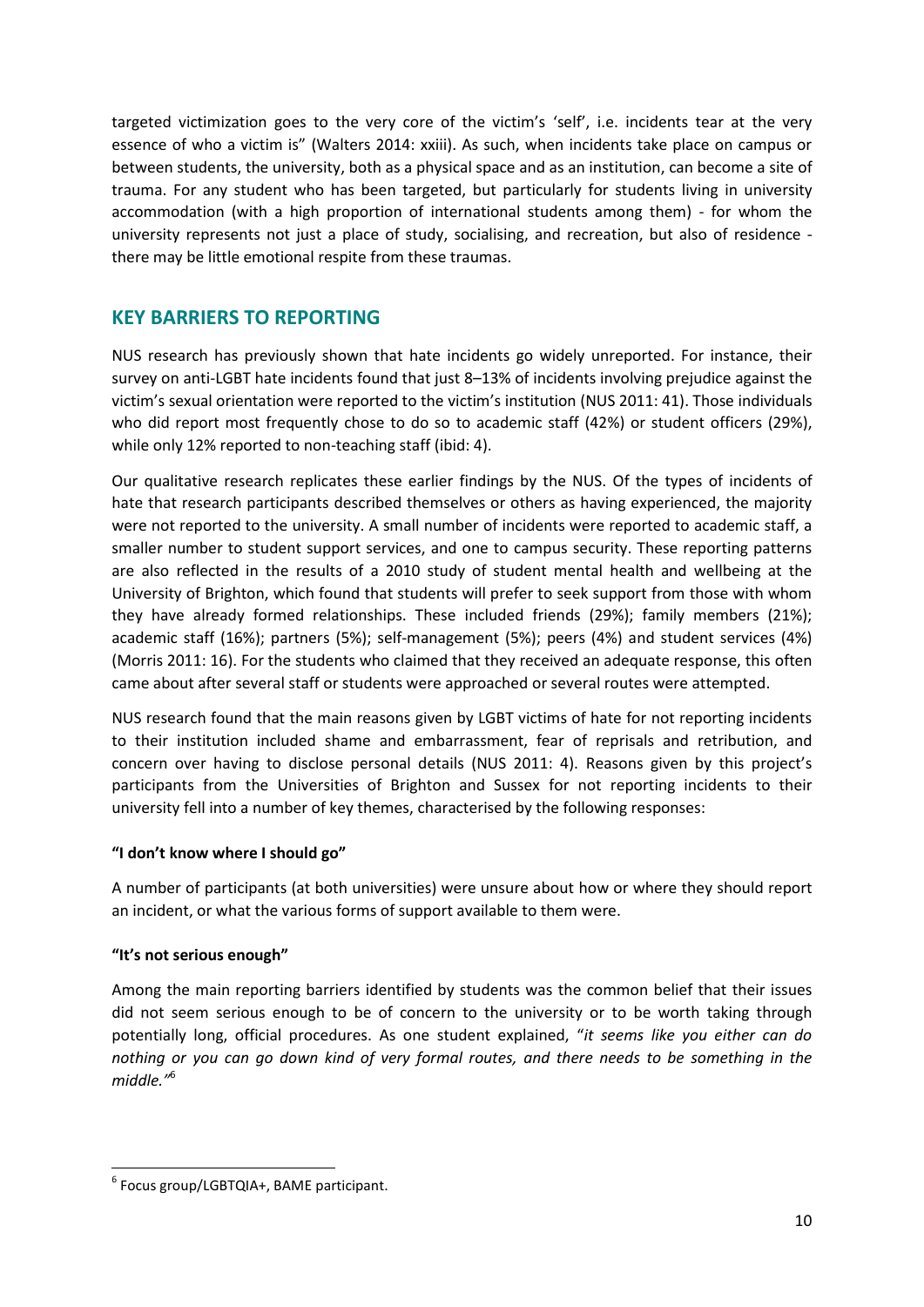Indeed, students at Brighton and Sussex Universities perceived reporting processes in both the university and the Student Union to be heavily administrative, as typified by one interviewee's comments:

*If you want to make a complaint or raise an issue you've got to go through a complicated set of guidelines and meet a complicated set of criteria before you say anything. […] Nowadays there are all these forms and I think it makes it too complicated.* 7

Regardless of the extent to which these concerns bore any relation to reporting processes in practice, the perception that they did proved pervasive enough to dissuade a significant number of participants from approaching either their university or student union for help.

### <span id="page-11-0"></span>**"It won't be taken seriously"**

Related to the above concern was the perception that the impact of hate incidents would not be fully appreciated by university staff members. This especially pertained to "low-level" harassment, abuse or behaviour, all of which may appear minor when viewed in isolation, but often form part of an individual's ongoing experience of victimisation. Indeed, hate-based abuse is often recurrent and accumulative, producing far-reaching harms for victims (Walters 2014: 18-20). One participant illustrated this issue in the following way:

*You're at a cafe and someone won't give you something, or gives you a certain attitude … If you said this to someone they'd be like, "Ok, so someone had an attitude." But if it happens to you everywhere you go, every single time, for no specific reason, things like that are going to affect you. They're going to make you not even want to go out sometimes. And when you're at uni you should be able to enjoy your life.*<sup>8</sup>

Given the perceived difficulty of trying to make their feelings understood, students were also fearful that the experience of reporting an incident could re-traumatise. As one student remarked:

*I think maybe I'd know that reporting [an incident] is the right thing to do, but I would never suggest it to anyone, because it could make things worse, like if you don't get the reaction you were expecting or people don't take you seriously, I think it would make it even worse.*<sup>9</sup>

Further, a few students from BAME backgrounds who had previously sought counselling from the university also pointed to a lack of specialist counselling services available to them, particularly in contrast to those available to other groups, and the perception that the counselling staff were not equipped to deal with race-related experiences of hate and discrimination:

*So I went to the [university] counselling service and I spoke about racial stuff, and she was just looking at me like, "You should go to town and speak to the Black person in town." And I was like, "Okay ..." And, she was like, "Oh, it's going to be 27 pounds an hour", and I was like, "But I don't have 27 pounds an hour to spend to tell you what my problem is!"*<sup>10</sup>

A lack of diversity among faculty and staff at both universities also lowered student confidence in reporting incidents. In turn, this was viewed as reducing the ability of each university to meaningfully address problems relating to privilege and exclusion.

<sup>7</sup> Interview/Disabled participant.

<sup>8</sup> Interview/LGBTQIA+, BAME participant.

<sup>&</sup>lt;sup>9</sup> Focus group/BAME participant.

<sup>10</sup> Focus group/BAME participant.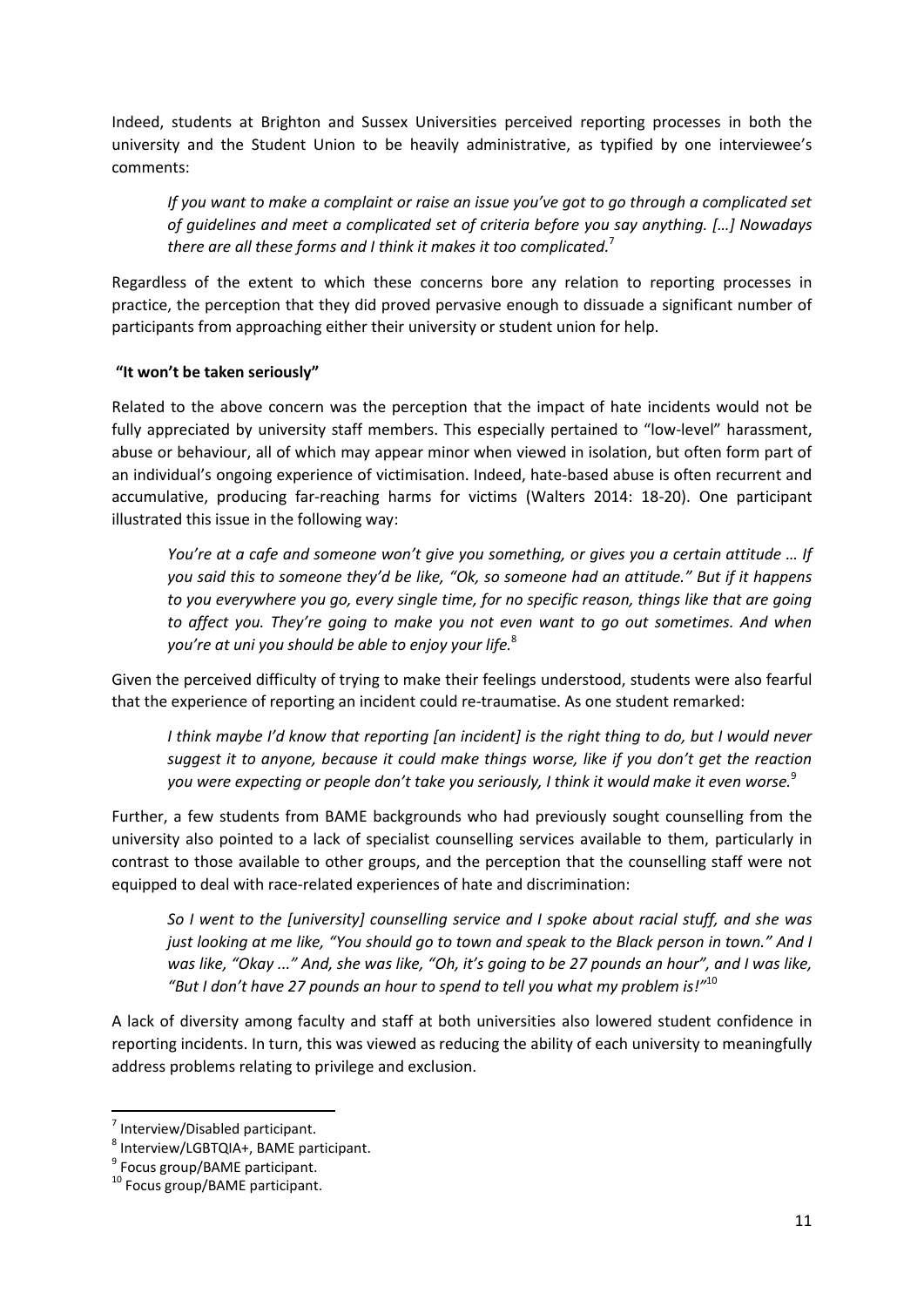In addition, a very common perception at the University of Sussex, in particular, was that while the university has been reactive to issues associated with gender or sexuality, they were less responsive to issues associated with race or religion. One participant explained:

*I think we're a very, very White university. If someone came up to me and said something homophobic, within seconds it'd be dealt with, but I feel like, we're like, "Right, we're all White, and there's a few people from different countries, and we're all good and we all get together." And unless you're not White, and you experience it, that's the only people that get to know.*<sup>11</sup>

Another student remarked:

*Sussex is a very liberal environment, but I've noticed in the Union and in the University there's kind of a lot more support for sexual orientation and gender identity than there is for anything else, and a lot more representation. […] I don't know how to address that, but I think there are student groups that feel more listened to and student groups that feel less listened to and less supported.*<sup>12</sup>

The perceived disparity between the levels of support offered to different identity groups formed a clear and compelling barrier to reporting for some students. For instance, two focus group participants stated that while they would report a hate incident that they perceived to be motivated by their gender or sexual orientation, they would not if it were related to their race or religion:

- *Student A: I know I'd report something to do with sex or sexuality because I've had someone before make a comment about rape, and then I thought, "Maybe I should report it." But it isn't the same with racism.*<sup>13</sup>
- *Student B: But I think it's something that I would tell friends. You can state it so people can be aware but, honestly, like, in terms of someone being hateful to me it will be one of two things really: it will be either my race or my religion. So I don't think either of those would be taken very seriously here. I don't really know the Student Life Centre in general but I just feel like in terms of the entire education system I think it would be taken a lot more seriously if it was someone being really sexist to me. Or about my sexuality. I think those two would be taken seriously. […] So you can be empathetic, but I'm not going to go and report something to someone who is trying to understand me but doesn't get it.*<sup>14</sup>

#### <span id="page-12-0"></span>**"I don't know what the process is like or what will happen to my information"**

A perceived lack of transparency surrounding reporting routes and procedures was an additional concern for students, as exemplified by this comment made by a focus group participant:

*Certain people are also scared of going there. Because, my friend: he hasn't explicitly told me what he's going through, but he messaged me and was like, "Oh, you're an RA<sup>15</sup> ; what does the Student Life Centre do, what's the process?" And he was kind of wary of going to them* 

 $\overline{a}$ <sup>11</sup> Focus group/Female participant.

<sup>12</sup> Interview/LGBTQIA+ participant

<sup>&</sup>lt;sup>13</sup> Focus group/Muslim BAME participant.

<sup>14</sup> Focus group/Muslim BAME participant.

<sup>&</sup>lt;sup>15</sup> Residential Advisor.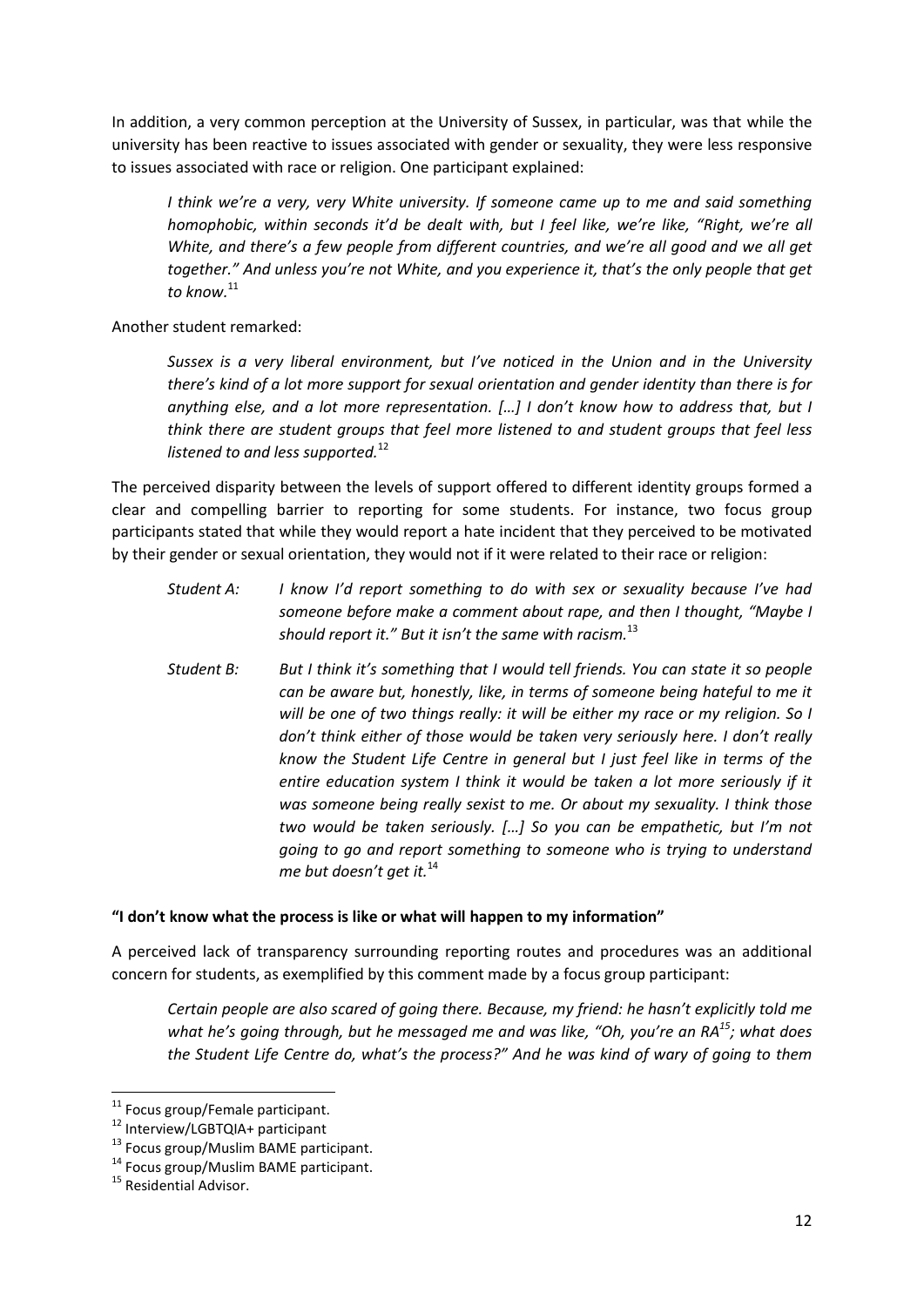*because he didn't know what they were going to say to him, what they were going to make him do, what forms he was going to have to fill out. And if I wasn't his friend I don't think he would've contacted his RA.*<sup>16</sup>

International students – particularly those with a background that caused them to be suspicious of authority and official institutions – were notable in expressing a lack of trust in institutional responses, and felt that any information they provided might be used for monitoring and surveillance purposes rather than to support their welfare.

# <span id="page-13-0"></span>**RESPONDING RESTORATIVELY TO HATE AND PREJUDICE: WHAT IS A "RESTORATIVE" PROGRAMME?**

A key aim in exploring students' experiences of prejudice and hate and the barriers to reporting incidents was to ensure that any new programme would help to properly address these experiences and increase student confidence in the reporting process. Our first step in this regard has been to draw upon the theory and practice of restorative justice and Walters' work on the use of restorative practices for hate crimes (Walters 2014). Restorative justice (RJ) is "primarily concerned with the *engagement* of those affected by wrongdoing in a dialogic process which aims to achieve *reparation*—be it emotional, material, or to relationships." (Walters 2014: 32). The theory of RJ is guided by several keys principles including "encounter", "repair" and "transformation" (Johnstone & Van Ness 2007). There are now a wide number of practices that draw upon these principles and that are used to address conflict beyond criminal wrongdoing. Collectively, these practices are referred to as "restorative practices". The aim of restorative practices is to engage individuals affected by an incident in discussions about what has happened, why it happened, the harms that have resulted, and what should be done to repair these harms. Restorative practices should aim to empower people affected by an incident through inclusive forms of discussion that are guided by the principles of equality, respect and non-domination. The person responsible for causing harm, having listened to the harms that they have caused, is asked to make amends. Emphasis is often placed not just on emotional or material reparation but on transforming relationships. Common forms of reparation include oral or written apologies, repairing or replacing damaged property, and community or charity-based work. Stigmatising perpetrators as "haters" and punitive sanctions are discouraged as these limit opportunities for healing and behavioural and relational transformations.

Research suggests that RJ is more likely to alleviate the emotional traumas caused by crime and antisocial behaviour than punitive processes (Strang 2002). Several studies have also reported that perpetrators are less likely to reoffend having participated in RJ (Shapland et al. 2008). The *potential* of restorative justice for hate incidents, then, is that it may help to repair the harms of prejudice, while simultaneously reducing the likelihood of incidents (re)occurring. Walters' (2014) qualitative study on the use of restorative justice for hate crime in England found that restorative processes frequently improved participants' emotional well-being. For example, the majority of victims interviewed in that study stated that their feelings of anger, anxiety, and fear reduced significantly after the restorative process. Victims explained that this was because they had played an active role in the resolution of their case, during which they felt facilitators and other participants had *listened* to them. This was especially important to participants who felt that the agencies they had previously reported to had been apathetic towards them. It was also of utmost importance to victims that the

<sup>&</sup>lt;sup>16</sup> Focus group/BAME participant.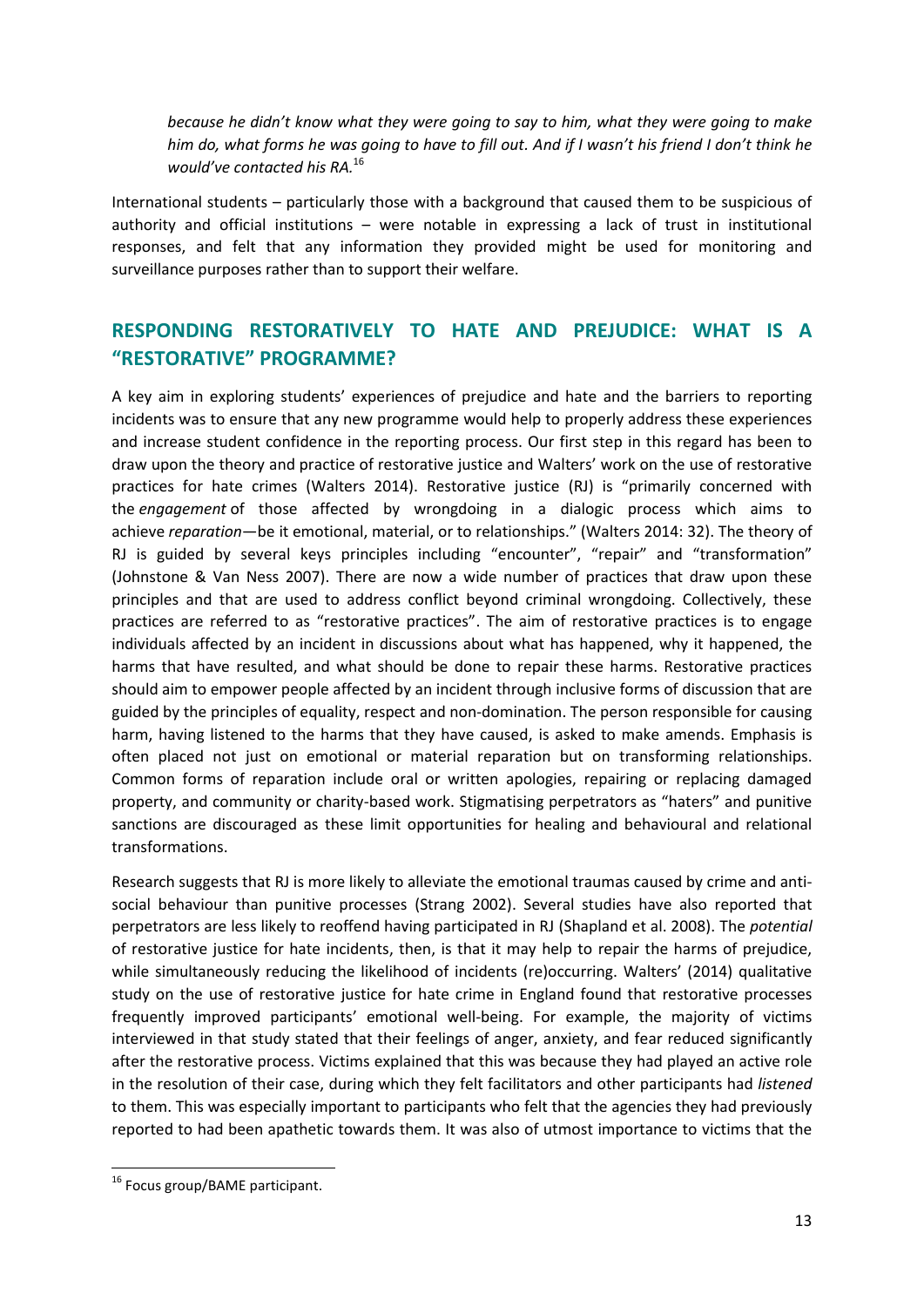perpetrator signed an agreement promising to desist from further hate incidents. In terms of desistance, 11 out of 19 separate cases of ongoing hate crime incidents researched at one practice in London ceased directly after the restorative process had taken place. In a further six cases incidents stopped after the facilitator included other local organisation representatives within meetings, including from schools, social services, and community police teams.

## <span id="page-14-0"></span>**WHAT STUDENTS WOULD LIKE FROM A RESTORATIVE PROGRAMME**

The aim of restorative practices were fully outlined during focus groups and interviews. The researcher then asked students to discuss their perceptions of such an approach, including their fears and expectations. Participants generally appeared enthusiastic about the prospect of a restorative programme being established at their university and believed that it would encourage higher rates of reporting. Among the aspects highlighted by participants, the emphasis on informality within restorative processes, as well as on empowering those affected by hate, held considerable appeal. In this vein, a restorative programme represented the opportunity for students to play an active role in shaping the outcomes of university-directed interventions, therefore allowing them to claim greater ownership over their experiences.

Another notable point of interest for participants was what many viewed to be the potential for restorative approaches to result in more enduring outcomes with wider impacts than standard disciplinary approaches. More specifically, dialogic processes offered participants the possibility of furthering understanding, and therefore of preventing future hate incidents from happening to themselves and other students. The two following separate participant responses illustrate this assessment:

*I think when you speak to students, if you gave them the choice between the perpetrator is disciplined or the perpetrator is taught that whatever it is is wrong and the perpetrator doesn't do it again, they'd choose the perpetrator doesn't do it again. Like, discipline is important but only to a point. I think especially students - and students at Sussex who are very politically active - understand that sanctions don't often do much, and so that kind of response aspect is quite important.*<sup>17</sup>

*I think it would work really well. I think talking is … If you can get both parties, hopefully, in the same room without killing each other, I think talking, getting both people in the same room, is the best thing. Because I think within universities and higher education most of it is just down to a complete and total lack of understanding. I know I've spoken to thousands of students over the years about mental health and being in a wheelchair and being disabled and having OCD, and the ones that got it understand it, which is a minority, and the ones that haven't got it you have to explain to them, because they just don't understand it. So they're sailing around on a little boat of life without too many problems.*<sup>18</sup>

Further, as noted above, participants highlighted the need for a programme that deals with the types of issues and incidents that students may not view as warranting a potentially lengthy and "official" disciplinary process. Indeed, this was seen as vital by certain participants, who anticipated the risk of proliferation and escalation with incidents that go unaddressed. Discussing the appearance of graffiti featuring swastikas on public transport to and from university campuses in

<sup>&</sup>lt;sup>17</sup> Interview/LGBTQIA+ participant.

<sup>18</sup> Interview/Disabled participant.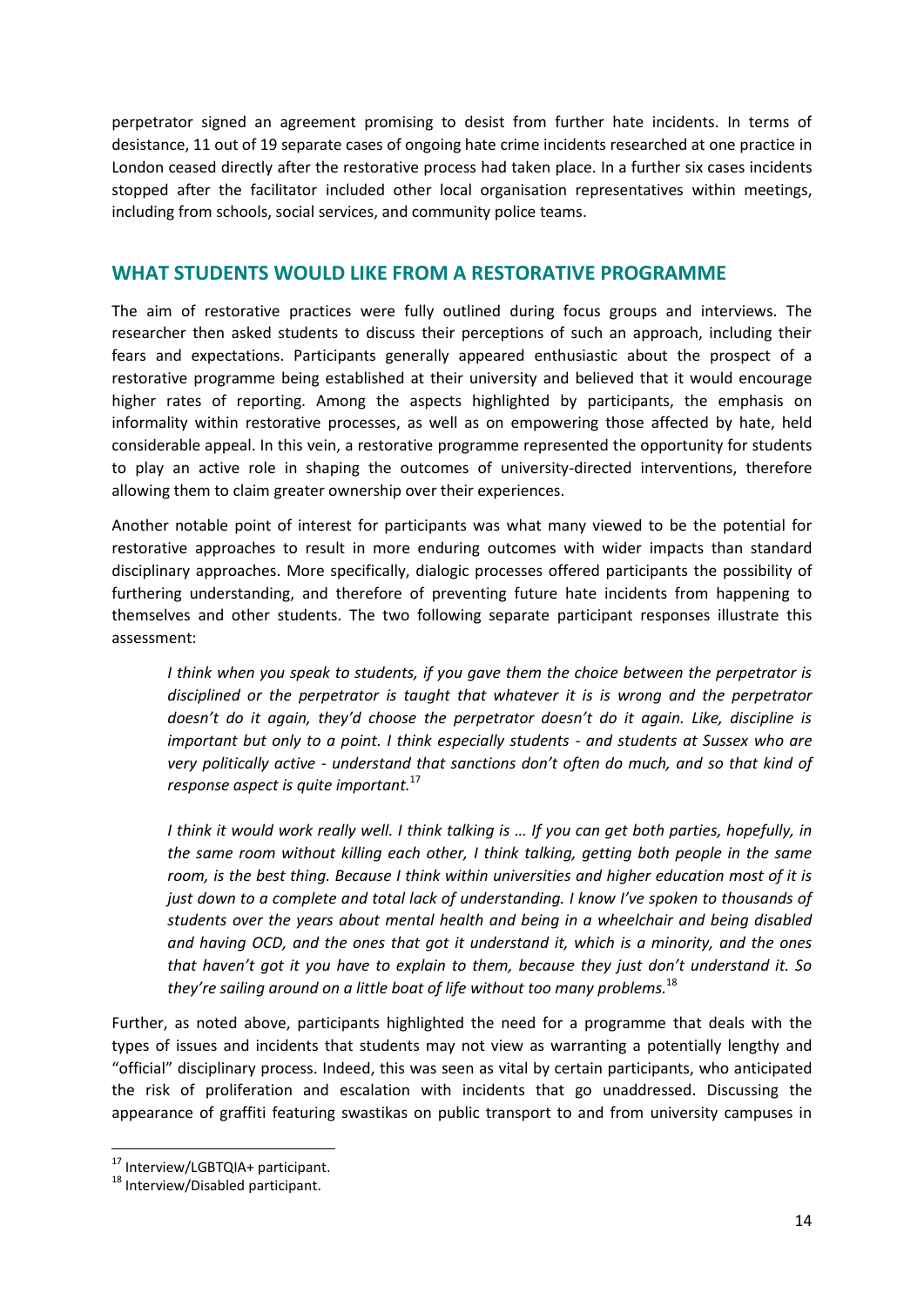Brighton and Hove (see case study 4, above), two focus group participants made the following comments:

- Student A: *You could say it's [just] symbolic, but then it can easily transfer into physical acts of hate, and that's how it grows. It's not like suddenly someone wakes up and they're going to commit hate crime. It's these little warning signs that we need to be aware of.*<sup>19</sup>
	- […]
- Student B: *I think as [Student A] says, it's something that's growing. I didn't notice the swastikas, but the people that do them, they do notice that they haven't been told anything. Or they think that no one is noticing it, so they're just like "What else can we [do]?" Because I think that even though they might not be realising the level of the symbolism of what they're doing, I'm sure they're doing it to get people's attention. And when they don't receive this attention, whether it's good or bad, they increase the level of their actions. And that's where cursing, insulting people, or going to physical engagement grows and grows.* 20

In a similar way, university support services were perceived, on the whole, as essential but unsatisfactory avenues for meeting the needs of harmed students:

*[The problem is that] there's nothing to be done with the person that did that to you. That person is going to be out there doing the same. And even though you're getting, I don't know, let's call it treatment - because they're not allowed to give you medication - the thing might be happening again and again, because people live on campus. So it's not like you can just escape.<sup>21</sup>*

No clear consensus emerged among participants about where in each university they believed a restorative programme should be housed, or whether they preferred facilitators to be drawn from fellow students or professional staff. For example, certain participants expressed a preference for the Student's Union on the basis that they believed it would be more relational than a university's more institutional response. On the other hand, a number of participants argued that staff/faculty members would possess greater authority, and would therefore be more effective in ensuring students' active engagement in the restorative process. Indeed, opinions on both these points varied, which therefore suggests the need to present students with the option to state any preferences they may have with regard to a facilitator's identity grouping or professional status at the university.

Aside from these points, the key elements that students hoped to see in a restorative programme addressing hate crime, hate incidents, and hate speech at university are summarised below.

#### <span id="page-15-0"></span>**Ease of access**

**.** 

Many students at Brighton and Sussex were aware of such services as counselling available on campus and the important role they served. However, research participants from both cohorts commonly described these services as being "under-resourced" or "understaffed", and this was

<sup>&</sup>lt;sup>19</sup> Focus group/Female participant.

<sup>20</sup> Focus group/BAME participant.

<sup>&</sup>lt;sup>21</sup> Focus group/BAME participant.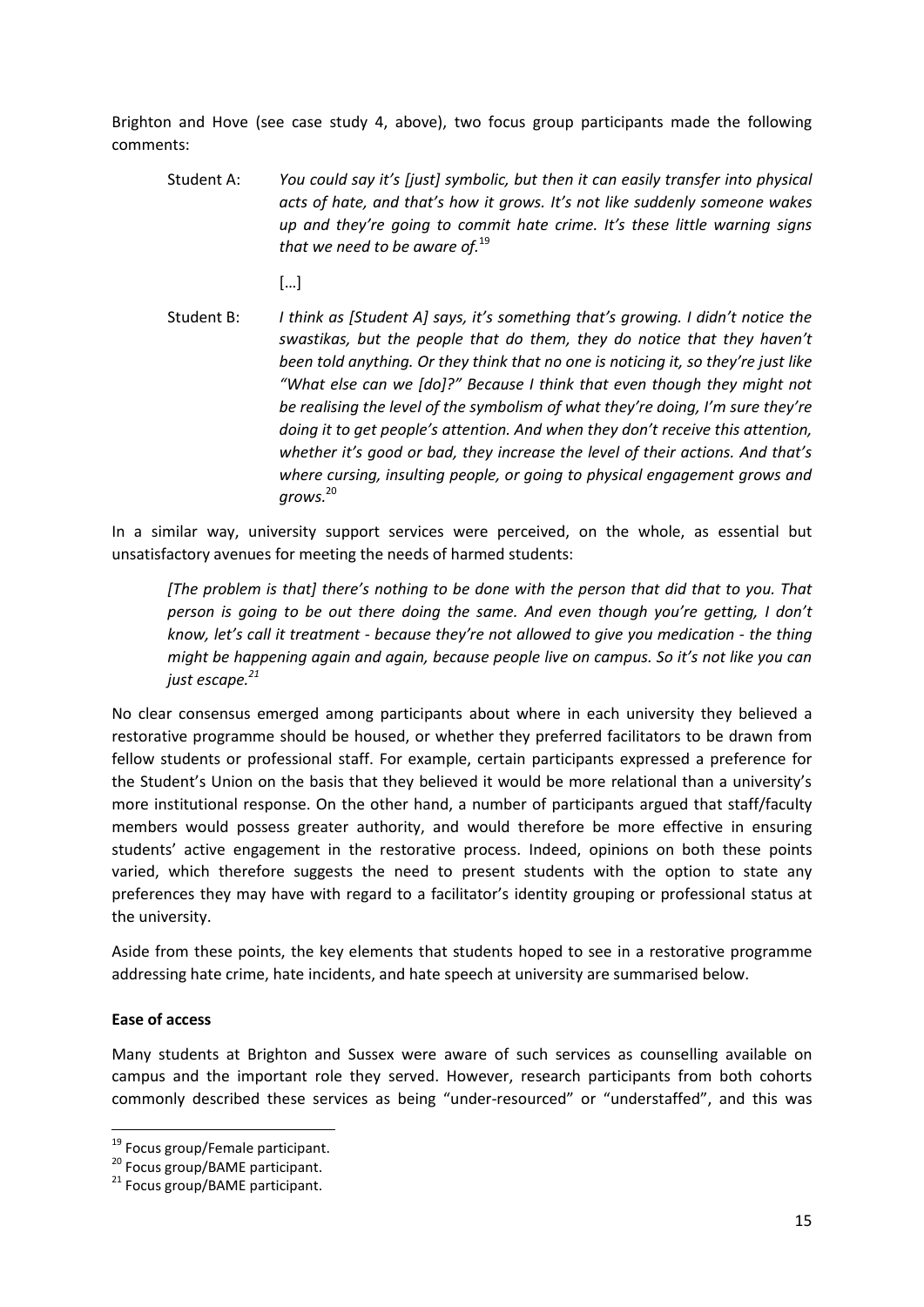claimed to result in long waiting periods before appointments. A danger in such cases is that among the students that have made the (physical and/or psychological) journey to seek support from these services, a number will "lose steam" if they are referred between too many people without much action or follow-up, or if their issue is not dealt with quickly. Thus, ease of access was identified by participants as a vital feature of any programme addressing hate. One student remarked:

*I think it needs to be as open and as easy to access as possible so that people really can just go okay, here's a problem, this is what I'm doing – this is where I'm going. Because the longer that people dwell on the issue, the more time they have to kind of convince themselves that, "Oh maybe it's not that much of a problem. Maybe I haven't got to worry about it."* 22

Two participants suggested the use of an online tool through which students could speak with either a first responder or a facilitator over webchat. This facility would allow students who are hesitant or fearful about seeking out the appropriate responder to make initial contact in a less intimidating way.

Overall, the setting up of numerous and varied reporting pathways and ensuring consistent signposting represent important methods of capturing students who may not easily be able to access the support they need:

*[It needs to be] a very inclusive space that people can fall into, essentially, because that's what you want. Because the people seeking help, they're probably ok. It's the people that don't quite know what they're doing that need to somehow fall into it, through being turned down by [student services] or rocking up at the wrong place, that they actually then tumble into somewhere.*<sup>23</sup>

#### <span id="page-16-0"></span>**Concerted education campaigning and awareness raising**

A number of participants asserted that, ideally, part of the functioning of a successful restorative programme would be the carrying out of a concerted education campaign that aimed to build a movement around using restorative approaches to address the harms caused by hate crime, hate incidents, and hate speech. In agreement with the objectives identified by the project team, a key goal would be to capture as many students as possible in campaign targeting, particularly during induction week and the start of the academic year. A few students separately suggested that rather than holding information seminars or workshops, students could either be shown a brief video or be spoken to by a representative of the programme during their lectures. This would raise awareness about identity-based prejudice and the kind of help available to students among a captive audience that might not otherwise come across such information. Moreover, a number of participants believed that such a campaign, in itself, would impact positively on minority group students by acknowledging their often invisibilised struggles with hate and prejudice at university.

#### <span id="page-16-1"></span>**Greater transparency and procedural simplicity**

Students sought assurances that they would be clearly made aware of what would happen to their information, and what options were available to them to pursue. However, in addition to this, a number of participants believed that transparency in regard to the project's progress would also encourage involvement and convince students of the seriousness of the effort. The chance to be

**<sup>.</sup>** <sup>22</sup> Focus group/BAME participant.

<sup>&</sup>lt;sup>23</sup> Interview/Female participant.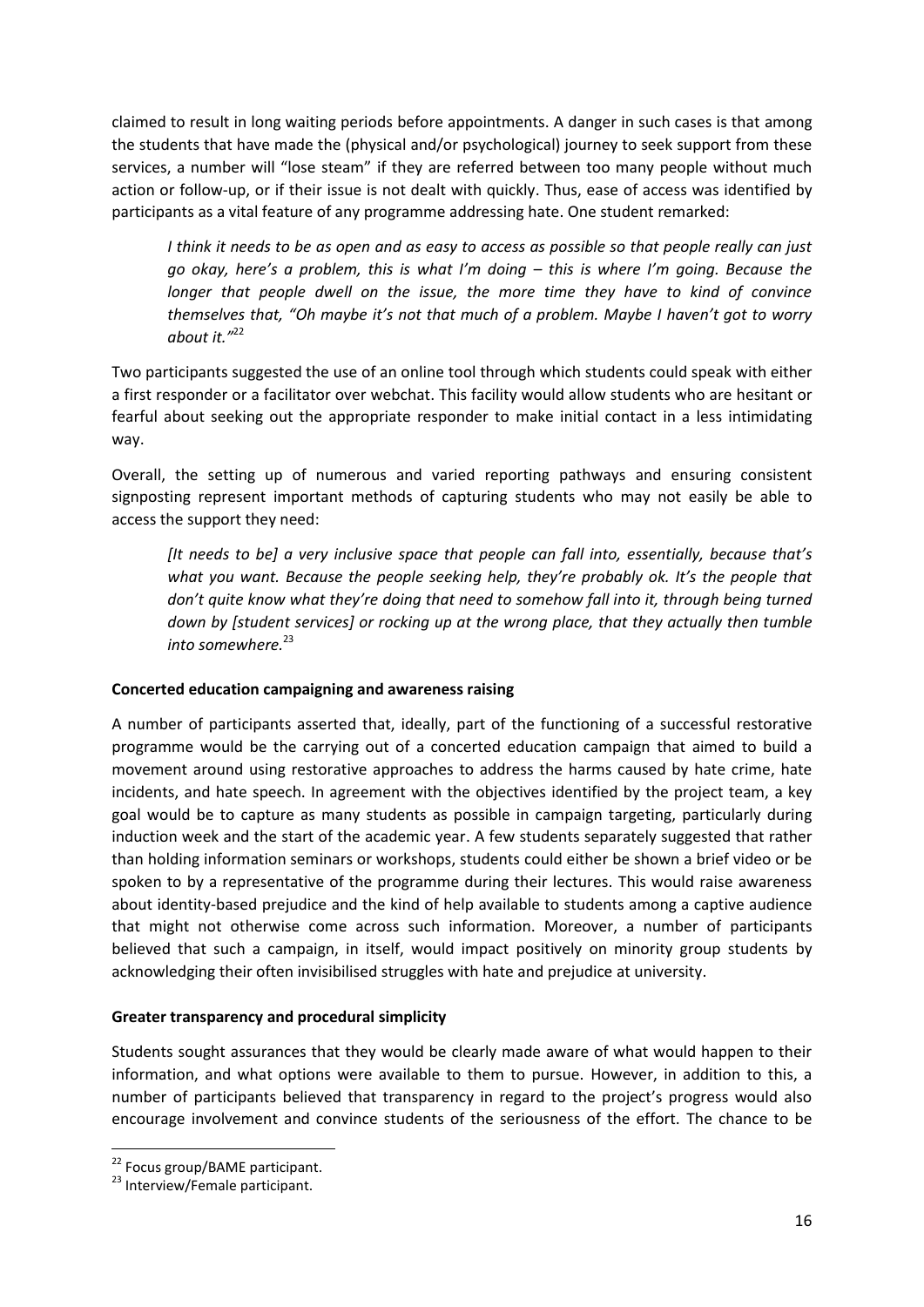afforded a certain amount of informality, including options surrounding safe/preferred places to meet facilitators and to reduce the layers of procedure/bureaucracy that often serve to obscure processes (despite their intended purposes), was also viewed positively, and believed likely to improve reporting rates.

#### <span id="page-17-0"></span>**Better linkages between different parts of the university**

There was also a great deal of uncertainty about how services fit together at the University of Sussex, which created the sense that there is little in the way of an institutional effort, with different parts of the university pulling in the same direction.

*There are some really amazing people in the union, there are amazing people in all different places, but there's no … there doesn't seem to be a working network. And obviously hate speech is part of that. Like, if there's a climate that that can thrive in it's one where there is bad communication.*<sup>24</sup>

In a recent study of Sussex University's institutional culture, staff members identified a "silo" mentality at the university arising from a fragmented structure with rigid operational divisions (Phipps et. al. 2018: 30). It is interesting to note the extent to which this was also perceived among students with little to no knowledge of the university's internal workings on the other side of service provision. Students with experience of accessing help from academic staff members or a particular division of professional services were often unaware of the existence of other sources of support, let alone the full range of support services available. Meanwhile, students in a position to have better understanding of university structures and services, such as Residential Advisors (RAs), were nonetheless often confused about the precise differences between various services and the nature of their links. One focus group participant attributed this general confusion to what she characterised as the lack of collaboration and referral links between support service units, stating, "*The Student Union don't promote Student Life, and Student Life don't promote Residential – everyone is separate; no one is unified."*<sup>25</sup>

The call for a stronger collaborative and communicative framework appears to stand somewhat at odds with concerns certain participants held about confidentiality and data sharing, outlined above. However, this appeared to pertain less to data sharing than it did to knowledge exchange and collaboration at the level of cross-promotion and referral (with properly obtained consent).

#### <span id="page-17-1"></span>**A prompt and empathic response**

Certain participants were wary of what they described as a "bureaucratic" or "checkbox approach" displayed by professional student support staff. While many were sympathetic to issues affecting capacity and resourcing, students felt that they could sense the difference between people who "actually care", and those who respond "because of mandatory training" with particular policies and procedures at front of mind. Similarly, certain students were sensitive to being "managed" by faculty members who they believed viewed them as "nuisances", rather than students in need of compassion and care. This points to the pressure that may be felt by frontliners to respond appropriately and in accordance with policy standards, and highlights the need to encourage first responders (in whatever capacity they work) to employ empathy, primarily by empowering them with the scope to do so. Despite the fact that first responders may only be equipped to signpost, in

<sup>&</sup>lt;sup>24</sup> Interview/Female participant.

<sup>&</sup>lt;sup>25</sup> Focus group/BAME participant.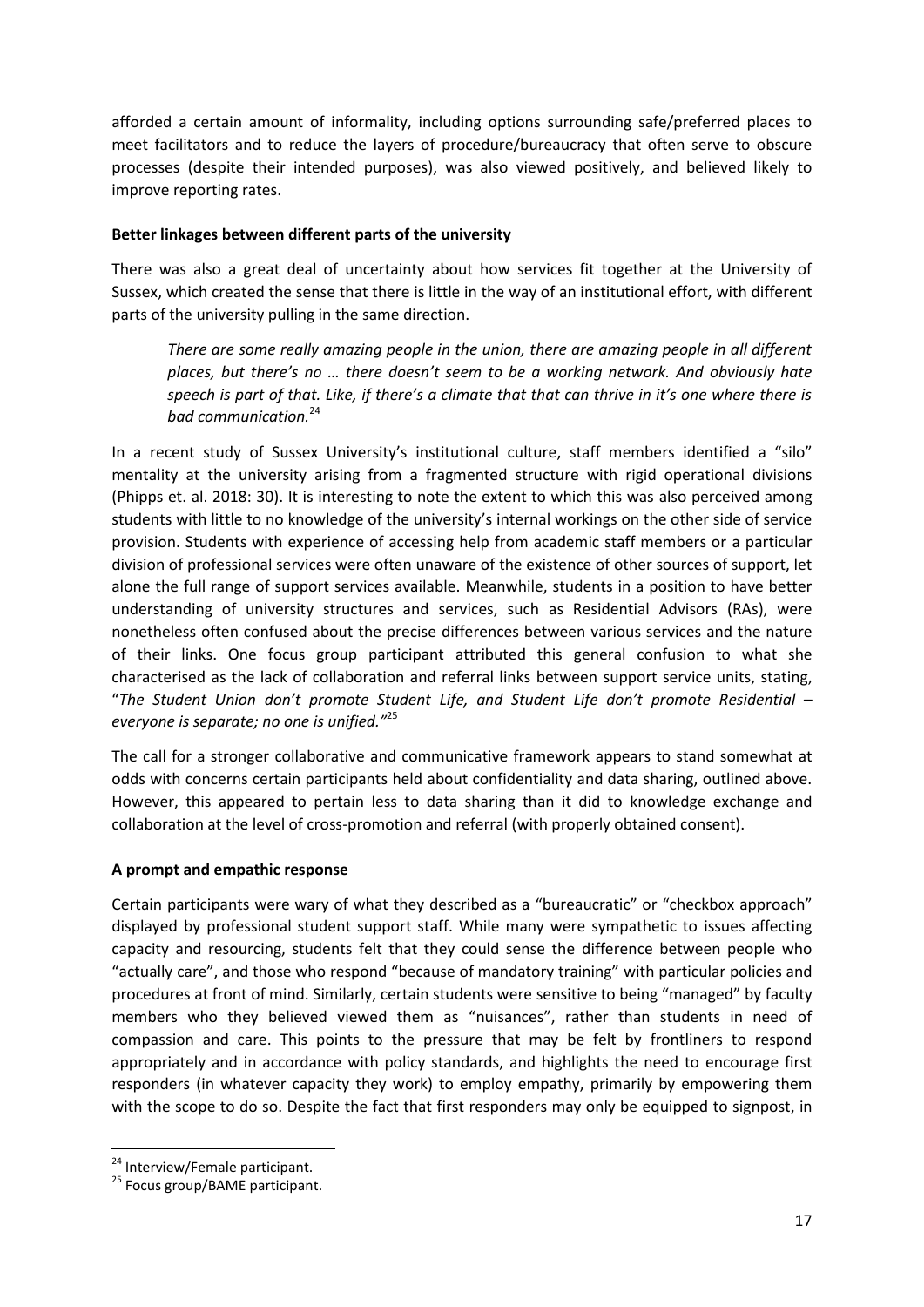many cases these encounters appeared to determine the likelihood that the reporting student would continue to pursue the reporting process or the process of seeking assistance where it was needed. The importance of empathy at all stages of the reporting process was highlighted by one focus group participant thus:

*You have to feel like that person is empathising, is giving a level of importance to your issue. Because sometimes you tend to minimise your own issues, like, 'This is not that big'. And if the person that is dealing with it, or is helping to deal with it, makes it even more small, you'll be like, "Why am I here?"* 26

In this respect, the value of diversity among faculty, support staff, and facilitators arose once again, as certain participants trusted more fully in the capacity of individuals from similar identity groups to empathise with their experiences:

*I'd feel like that's a barrier gone already. It's sad that it has to be that way, or that it is that way, but it's just being human and feeling comfortable, just knowing you can relate. Because you may say something, and someone else hears you say it, and they might not understand how much of an issue that is.*<sup>27</sup>

The following participant exchange echoes this sentiment:

- Student A: *I hate it when you report things, or even talk to someone about something and they have the pity, rather than the understanding.*<sup>28</sup>
- Student B: *Especially sometimes when you can't even name what it is that you're feeling. And this can be even for miniscule things, it doesn't have to be such a big thing, but even other things that you go through. It's really hard to sometimes name feelings and name things, and a person who's had a similar experience can kind of help you through it.*<sup>29</sup>

Above all, participants indicated that they would feel comfortable participating in a programme that demonstrated respect and consideration for the wellbeing of students who have been harmed by hate crime and hate incidents.

*I know that even when I've assisted people in reporting things to the police, there's so much trauma that you have to relive again when you say it, especially if there's any form of threat or violence that was involved, even if it was just language and it wasn't physical. And I just think sometimes they deal with the situation like, "Hey if you need any help, call this." But there's not much support really provided. And that's one thing, you know, going to a police station. And being interviewed – you're not even face to face with the attacker. Now restorative justice … Time can heal, but as soon as you see the person, you're reliving that experience again. So for me the first thing that comes to mind is [looking after] the mental health of that person.*<sup>30</sup>

<span id="page-18-0"></span> $\overline{a}$ 

<sup>&</sup>lt;sup>26</sup> Focus group/BAME participant.

<sup>27</sup> Interview/LGBTQIA+ BAME participant.

<sup>&</sup>lt;sup>28</sup> Focus group/Muslim BAME participant.

<sup>29</sup> Focus group/Muslim BAME participant.

<sup>&</sup>lt;sup>30</sup> Focus group/Muslim BAME participant.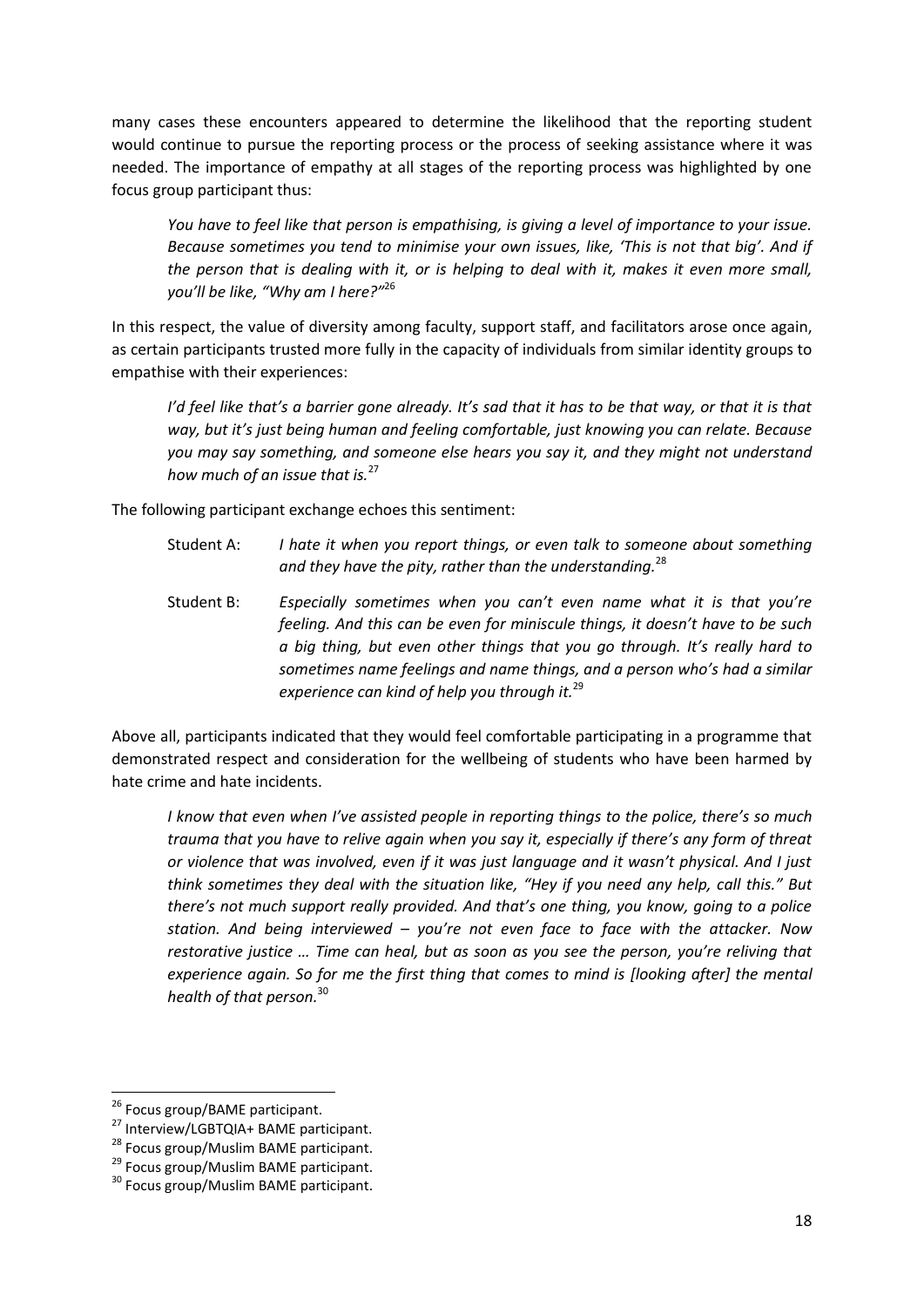#### **The opportunity to meaningfully challenge identity-based prejudice**

For almost all participants, the prospect of a restorative programme at their university represented a valuable opportunity to address deep-rooted issues surrounding hate and prejudice and to help bring about a transformation of behaviours and attitudes. Of the restorative practices discussed, listening circles (where harmed students can share their experiences in a supportive environment with other student community members who listen, and who in turn share their thoughts) appeared to generate particular interest, opening up the chance for students to learn from and inform their peers. For others, the opportunity to participate in an inclusive dialogical process that brought together harmed individuals directly with those responsible for expressing prejudice and hate was seen as a meaningful way of challenging such behaviour. One focus group participant explained:

*I think it would help. I think kind of being actually confronted in a quiet environment, not in a bar or something, and being shown the harms that they have caused, and having it as a group explained and understood, and it not just being like, "You're racist!" or "You're homophobic!", but more like, "This is my experience throughout my life, and this is what I face every single day, and you've added to that and you've hurt me."*<sup>31</sup>

The value of a restorative process specifically tailored to addressing the harms caused by hate speech was made clear by one interview participant who believed that her own attempts at confronting her university peers about their homophobic and misogynistic language had achieved little. Commenting on the likelihood of a restorative programme making a difference in such cases, she stated:

*I think it definitely would have an impact on the way that they think about it. And so then, hopefully, if there were enough students that could get involved with that, or that could help address these harms, then it would make an impact on, like, thinking before they speak, or, like, speaking up against someone else. Like, one of the other guys says something, [and] rather than just letting it slide because it's just one of the guys – it's just "bro" talk – actually [saying], "I know now that what you just said is actually really harmful".* 32

In this view, the kinds of restorative practices proposed by the project have a greater chance at bringing about positive outcomes than standard interactions between peers for a number of reasons. These include: the opportunity to involve several students who have been similarly affected, and therefore add greater weight to claims of harm; and also the fact that it would be harder to dismiss the kinds of issues and concerns raised in a restorative process than it would be when being confronted or corrected in a social context, surrounded by likeminded peers.

Students were also keen to see cases in which the restorative dialogue that takes place is "bigger than the victim and perpetrator". By one student's reckoning, such cases could have profound impacts on the wider student community in terms of increasing awareness around identity-based prejudice as well as around restorative practices:

*I think you need to have certain cases that will set a precedent. Because I can read about it or have you telling me about restorative justice, and then if I see it in play [I'll think], "Ok, hold on. You know what? Ok. Hopefully the people who have ended up being a perpetrator can, I* 

<sup>&</sup>lt;sup>31</sup> Focus group/BAME participant.

<sup>32</sup> Interview/LGBTQIA+ participant.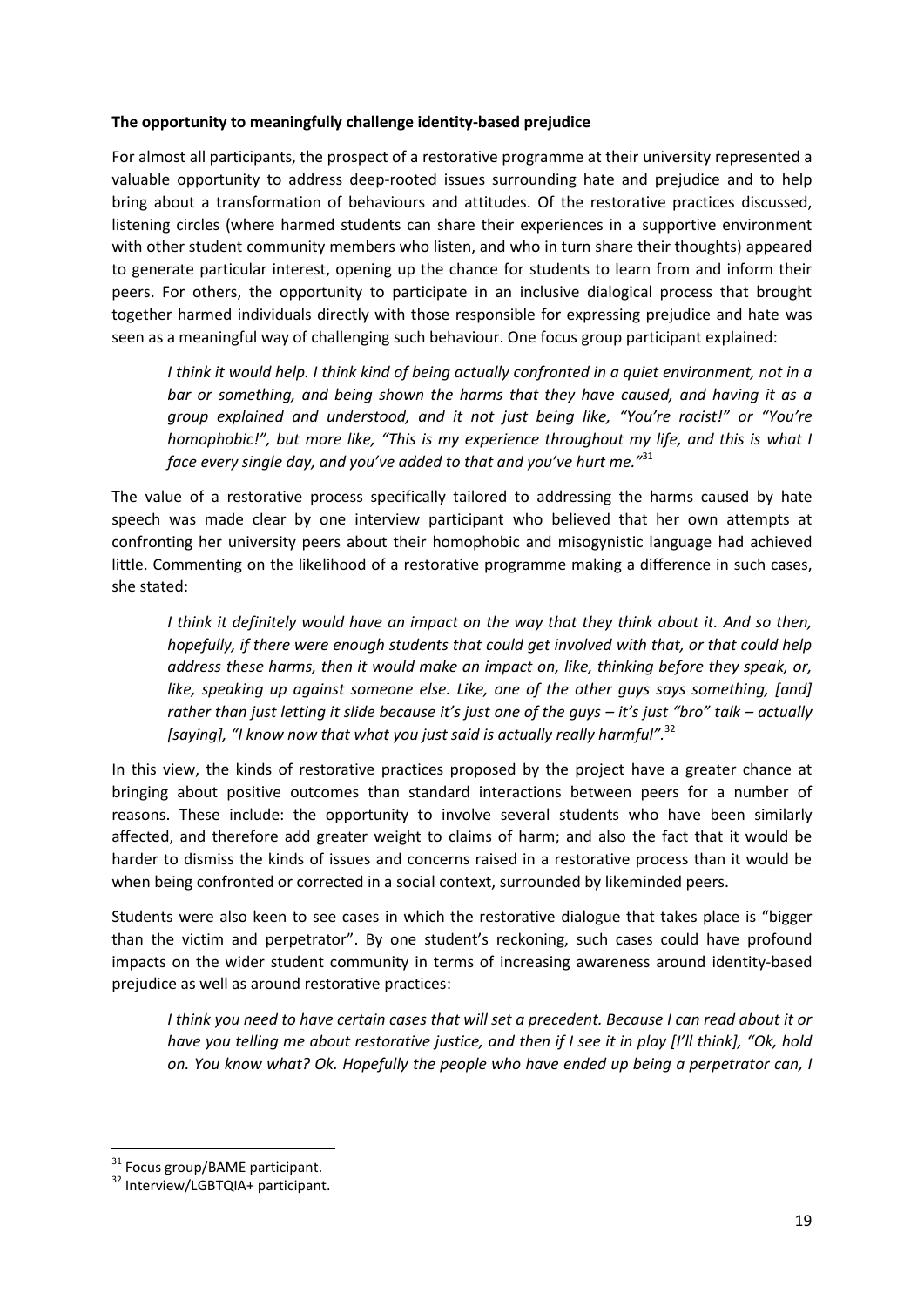*don't know, have their eyes a little bit more opened." But I think then people can see how the system works and be like, "Ok, am I comfortable with it or am I not comfortable with it?"* 33

Almost all participants were appreciative of the liberal and progressive culture fostered in Brighton and Hove and at the University of Sussex, in particular, but also indicated that this same culture occasionally inhibited the expression of diverse opinions, and therefore prevented the critical examination of opposing views:

*I think our uni's really great with like, opening things up and you can say what you believe in, but there's certain things where you can believe in this, but you can't believe in that. So, you can say what you want, everyone's like free-speech, but "Oh no – don't say that, and don't say that". So, it's like, as long as it falls into what Sussex believes, then it's fine.*<sup>34</sup>

By participant accounts, this culture can be characterised as "enforced tolerance", rather than enhanced understanding and respect for minority group students. A frustration on the part of several participants who had been targeted by hate, was that this did not appear to lead to either attitudinal or behavioural transformation:

*There's a lot of people who jump down peoples' throats and, it's like, actually first we have to take a step back. So […] there was a student […] and they were saying lots of homophobic things, but it was because of where they were from and because of what they'd been brought up in and because that's the world that they understood. And then from someone else there was no understanding of the fact that that person's experience is very different from their own. And so, yes, they're saying homophobic things, but the way we deal with that is what we need to change. It's like, "Okay, actually what you've just said is a problem because of x, y and z," not, "You're homophobic! Get out!"* 35

One important facet of the university experience is the way it can prefigure students' entry into wider society. Many students come to university from communities and schools where there is little ethnic, religious or cultural diversity. They enter into a new microcosm of a wide mix of British and non-British people. As noted by participants, it can therefore present as a valuable learning experience for individuals who may not previously have encountered a great deal of diversity and identity difference. Among some of the hate incidents that participants had witnessed, experienced, or heard about, a number were attributed by these same participants to the relative lack of exposure that certain students had previously had to diverse identity groups, as illustrated by one such scenario involving hate speech between students:

*It was a White student and an Asian student. And his parents […] were very much of the belief that White people were going to inherit the Earth and everyone else followed around behind them and did exactly what they say. And he'd not had any interaction with anyone other than White people before because he'd been to a White boarding school. It was simply the first time he'd met any people from another race and been free to interact with them. And he had basically no concept that by telling them that he was a superior person, they'd be upset by it.*<sup>36</sup>

Such incidents were said to commonly take place in university accommodation, which often involves the grouping together of students from quite diverse areas to live in close proximity.

<sup>&</sup>lt;sup>33</sup> Focus group/BAME participant.

<sup>&</sup>lt;sup>34</sup> Focus group/Female participant.

<sup>&</sup>lt;sup>35</sup> Focus group/BAME participant.

<sup>36</sup> Interview/Disabled participant.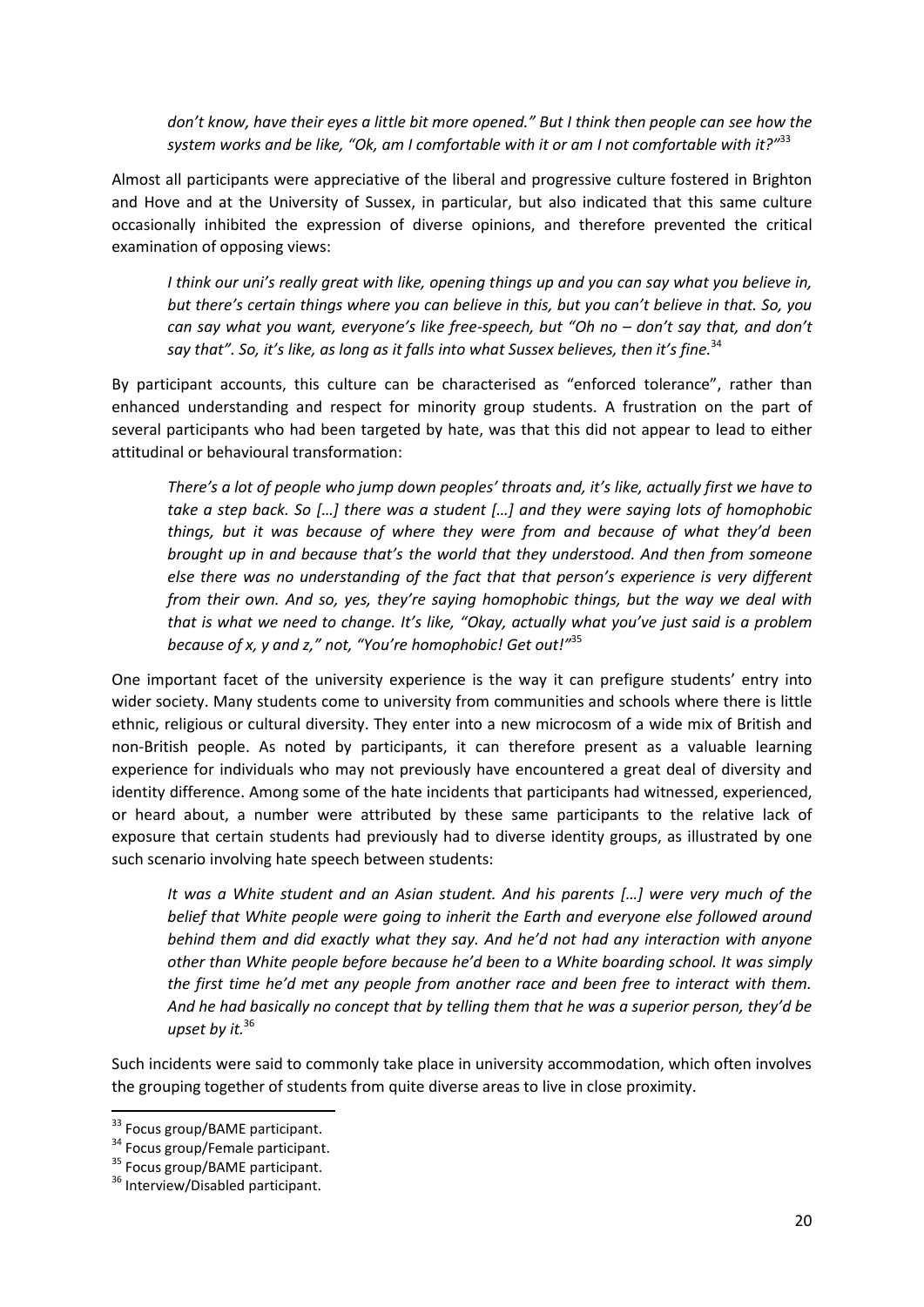*When people get drunk, they say certain things about – just like, words that would never cross our lips, and they're just flinging them everywhere. And I think that's also part of it: like, you have no idea because you've never actually met someone who looks like me. […] But it's a big jump to be here with these people from all over the world, all over the country that have a completely different understanding of what's ok and what's not – it's a big shock to your system. At the same time, it's good preparation for what's going to happen after university. Because it's always bound to happen. That's why I think it's always important to let people know that it's ok to have the conversation.* 37

Importantly, "having the conversation", was viewed as a more effective and less exhausting way for minority students to explain their perspective than having to act as "the voice" of their particular identity group (as many felt they were frequently called upon to do) or to respond to every harmful or inappropriate comment or incident as they occurred. As stated by one focus group participant:

*It's being able to have dialogue. Because I think people think you're going to just shut them down, and it's like, I'm only shutting you down because this is the seventeenth thing I've had today where someone mentioned about my hair or about what food I eat, or all of that.*<sup>38</sup>

#### <span id="page-21-0"></span>**Follow-up**

Conducting an appropriate amount of follow-up with students who seek help was identified by participants as an important way of acknowledging the often long-term ripple effects that hate can have. Indeed, following-up on students who choose to participate in a restorative process can be seen as one part of the construction of a holistic "culture of support" that was seen to be lacking in higher education:

*I think [it's] true of any problem. Like, they might do an immediate fix, whether it's for mental health, whether it's for anything. All of these different services, what they have in common is they're doing very short-term fixes. Yeah, it speaks to a larger problem. Whereas this is interesting, because it's a long-term programme.*<sup>39</sup>

#### <span id="page-21-1"></span>**CONCLUSION**

Preliminary research for this project was conducted among students at the University of Brighton and the University of Sussex in order to ensure that a new restorative programme would be established in a way that directly responds to student needs and experiences. This was also done in recognition of the fact that these may be distinct between students of different universities, who also often have differing ways of engaging with their respective institutions. What our discussions revealed was that a much higher incidence of hate crime, hate incidents and hate speech was taking place at both universities than had been reported. While a number of students affected by hate were simply unaware of the type of support that their university could offer them, the majority did not believe that standard university responses would adequately address their needs and the harms they had suffered. Despite a general prior lack of familiarity with restorative concepts, participants viewed a restorative programme as offering a valuable "third way" to respond to hate that did not remove their sense of agency or their sense of ownership over the process and its outcome.

<sup>&</sup>lt;sup>37</sup> Focus group/BAME participant.

Brocus group/ State Form Participant.

<sup>&</sup>lt;sup>39</sup> Interview/Female participant.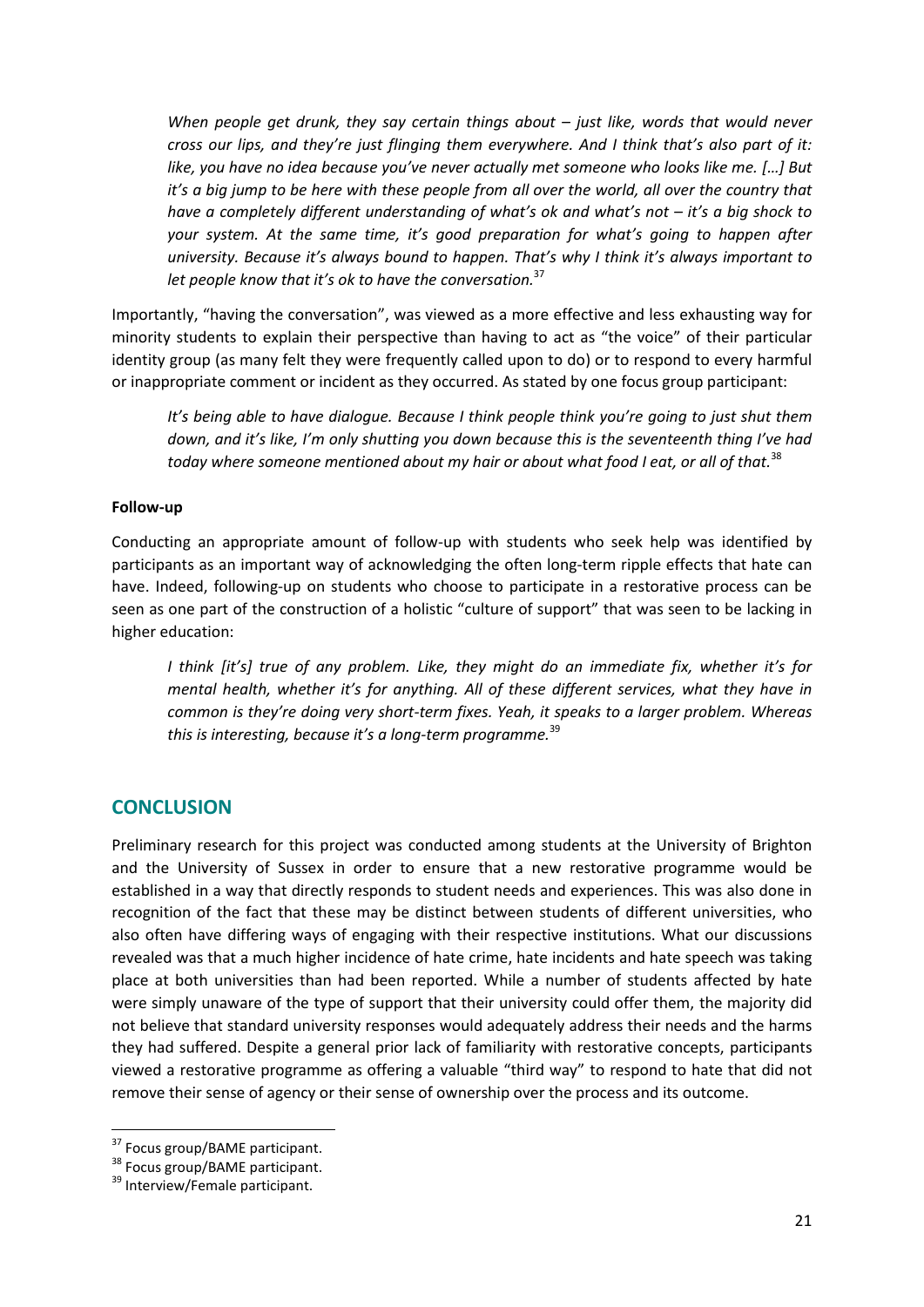#### <span id="page-22-0"></span>**STEPS TAKEN**

- In light of our preliminary findings, 82 staff members from across Brighton and Sussex Universities were trained in responding restoratively to hate and prejudice.
- From this first stage of training a group of 11 individuals from student support services and the student union at both universities were selected to undertake three-day advanced practitioner training in restorative practice. This training was specifically designed by the project's Restorative Justice Coordinator, Bonita Holland, with Professor Mark Walters and Tim Read.
- Pathways to reporting incidents to Student Services and the Student Union (the latter at Sussex only) have been developed based on the needs as identified by students.
- A website for reporting incidents into the project has been developed at both universities based on the needs as identified by students.
- Marketing materials, including leaflets and posters, have been produced and are ready for dissemination.

#### <span id="page-22-1"></span>**NEXT STEPS**

- The official launch of the Restore Respect programme will take place during National Hate Crime Awareness Week (13-20 October 2018).
- Restore Respect facilitators will meet with individuals who report cases to discuss and listen to their experiences, with the supervision and assistance of the Restorative Justice Coordinator. Individuals will be fully prepared for any direct meetings and a risk assessment will be carried out.
- Restorative meetings (indirect and direct) will be arranged and facilitated by facilitators and supervised by the RJ Coordinator.
- The project team will evaluate the programme's implementation and impact.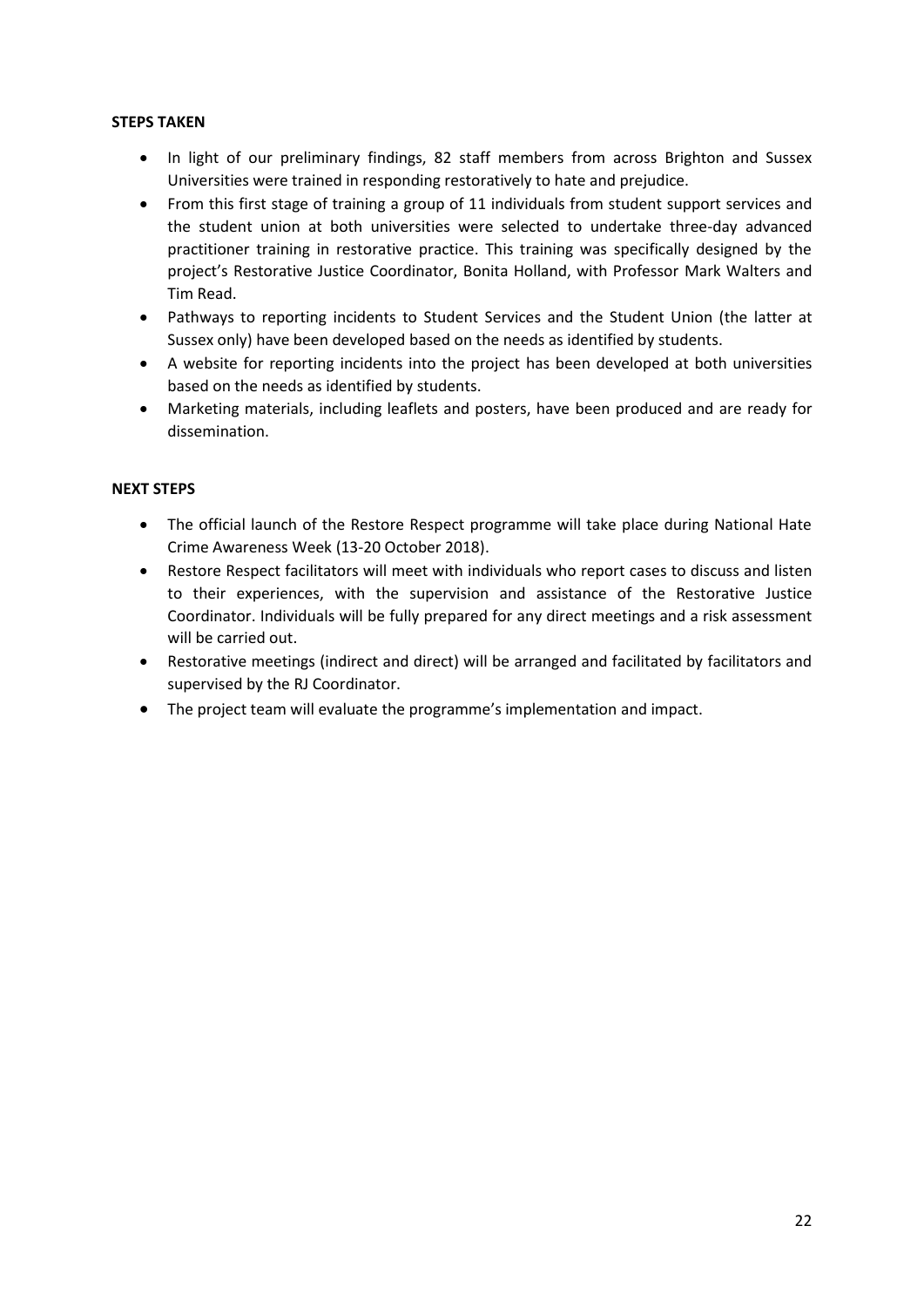# <span id="page-23-0"></span>**REFERENCES**

Brown, L. (2009). "A failure of communication on the cross-cultural campus", *Journal of Studies in International Education*, 13(4), 439–454.

Busby, E. (2018a). "Nottingham Trent University: Two men arrested after video allegedly showing racial abuse shared online", *The Independent*, 8 March.

Busby, E. (2018b). "Exeter University law students suspended over 'racist' WhatsApp messages", *The Independent*, 20 March.

Busby, E. (2018c). "Sheffield university investigates racism claims after banana thrown at black graduate", *The Independent*, 4 April.

Chakraborti, N. et. al., (2014). *The Leicester Hate Crime Project: Findings and Conclusions*, University of Leicester. Available at: [https://www2.le.ac.uk/departments/criminology/hate/documents/fc-full](https://www2.le.ac.uk/departments/criminology/hate/documents/fc-full-report)[report](https://www2.le.ac.uk/departments/criminology/hate/documents/fc-full-report)

College of Policing. (2014). *National Policing Hate Crime Operational Guidance*, Available: [http://www.college.police.uk/What-wedo/Support/Equality/Documents/Hate-Crime-Operational-](http://www.college.police.uk/What-wedo/Support/Equality/Documents/Hate-Crime-Operational-Guidance.pdf)[Guidance.pdf](http://www.college.police.uk/What-wedo/Support/Equality/Documents/Hate-Crime-Operational-Guidance.pdf)

Colvin, C., Volet, S. & Fozdar, F. (2014). "Local university students and intercultural interactions: conceptualising culture, seeing diversity and experiencing interactions", *Higher Education Research and Development*, 33(3), 440-455.

Iganski, P. (2008)*. Hate crime and the City*, Bristol, UK: The Policy Press.

Johnstone, G. & Van Ness, D. (eds) (2007), Handbook of Restorative Justice, Cullompton, Devon: Willan Publishing.

Morris, C. (2011). "Open Minds: towards a 'mentally well' university", in L. Marshall and C. Morris (eds.), *Taking Wellbeing Forward in Higher Education: Reflections on Theory and Practice*, Brighton: University of Brighton Press.

National Union of Students (2012). *No Place for Hate: Hate crimes and incidents in further and higher education: race and ethnicity*, London: NUS.

National Union of Students (2011). *No Place for Hate: Hate crimes and incidents in further and higher education: sexual orientation and gender identity*, London: NUS.

O'Neill, A. (2017). *Hate Crime, England and Wales, 2016/17: Statistical Bulletin 17/17*, London: Home Office.

Paterson, J., Walters, M.A., Brown, R., and Fearn, H. (2018). *[The Sussex Hate Crime Project: final](http://sro.sussex.ac.uk/73458/)  [report.](http://sro.sussex.ac.uk/73458/)* Project Report. University of Sussex.

Phipps, A., North, G., McDonnell, L., Taylor, J., and Love, G. (2018). *'We Call it the Sussex Way': A Study of Sussex University's Institutional Culture*, CHUCL: Changing University Cultures.

Shapland, J., Atkinson, A, Atkinson, H., Dignan, J., Edwards, L., Hibbert, J., Howes, M, Johnstone, J., Robinson, G. and Sorsby, A. (2008). *Does restorative justice affect reconviction? The fourth report from the evaluation of three schemes,* London: Ministry of Justice.